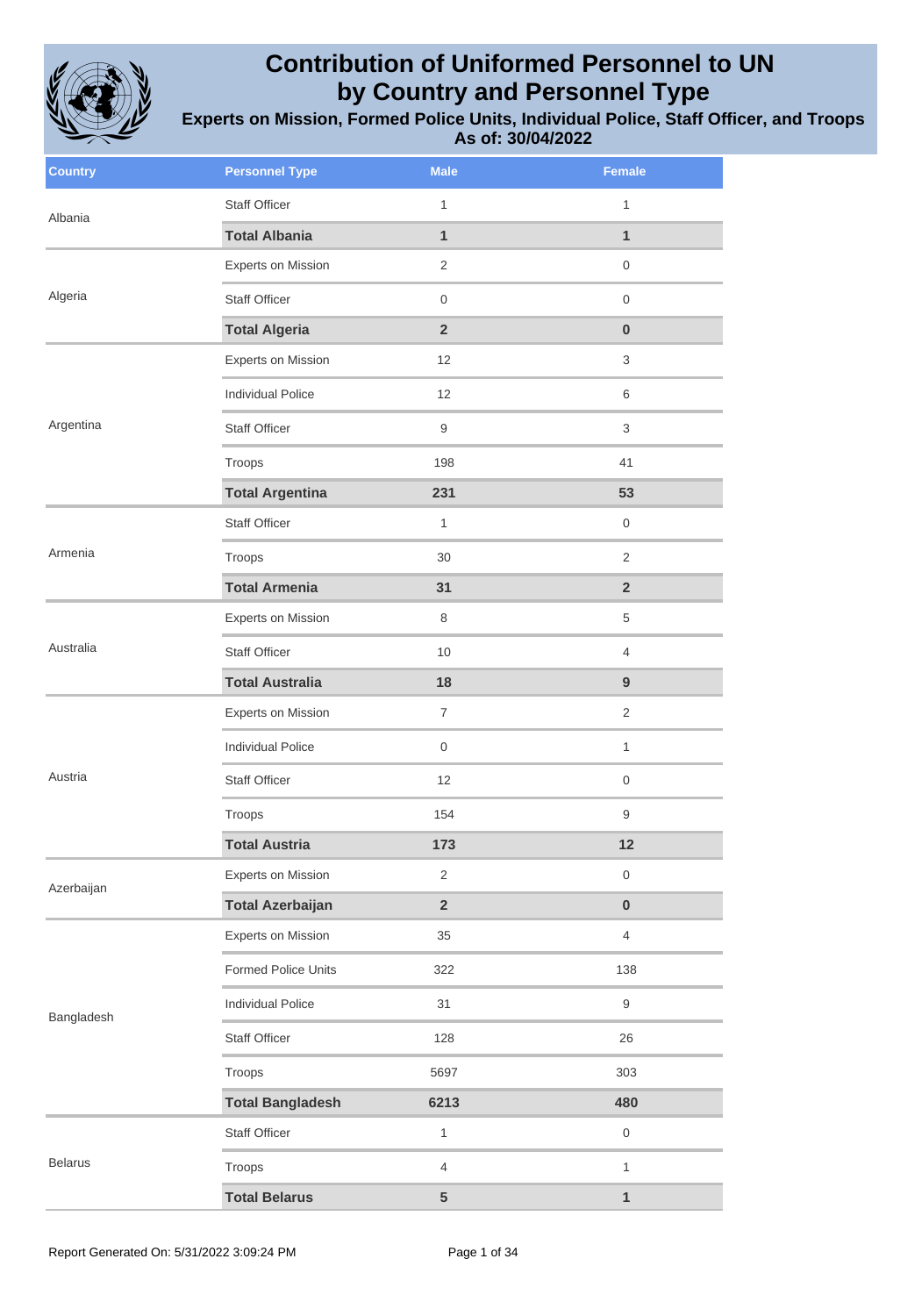

| <b>Country</b> | <b>Personnel Type</b>      | <b>Total</b>            |
|----------------|----------------------------|-------------------------|
| Albania        | <b>Staff Officer</b>       | $\overline{2}$          |
|                | <b>Total Albania</b>       | $\overline{2}$          |
|                | <b>Experts on Mission</b>  | $\overline{2}$          |
| Algeria        | <b>Staff Officer</b>       | 0                       |
|                | <b>Total Algeria</b>       | $\overline{2}$          |
|                | <b>Experts on Mission</b>  | 15                      |
|                | <b>Individual Police</b>   | 18                      |
| Argentina      | <b>Staff Officer</b>       | 12                      |
|                | Troops                     | 239                     |
|                | <b>Total Argentina</b>     | 284                     |
|                | <b>Staff Officer</b>       | 1                       |
| Armenia        | Troops                     | 32                      |
|                | <b>Total Armenia</b>       | 33                      |
|                | <b>Experts on Mission</b>  | 13                      |
| Australia      | <b>Staff Officer</b>       | 14                      |
|                | <b>Total Australia</b>     | 27                      |
|                | <b>Experts on Mission</b>  | 9                       |
|                | <b>Individual Police</b>   | 1                       |
| Austria        | <b>Staff Officer</b>       | 12                      |
|                | Troops                     | 163                     |
|                | <b>Total Austria</b>       | 185                     |
| Azerbaijan     | <b>Experts on Mission</b>  | $\overline{\mathbf{2}}$ |
|                | <b>Total Azerbaijan</b>    | $\overline{\mathbf{2}}$ |
|                | <b>Experts on Mission</b>  | 39                      |
|                | <b>Formed Police Units</b> | 460                     |
| Bangladesh     | <b>Individual Police</b>   | 40                      |
|                | <b>Staff Officer</b>       | 154                     |
|                | Troops                     | 6000                    |
|                | <b>Total Bangladesh</b>    | 6693                    |
|                | <b>Staff Officer</b>       | 1                       |
| <b>Belarus</b> | Troops                     | 5                       |
|                | <b>Total Belarus</b>       | 6                       |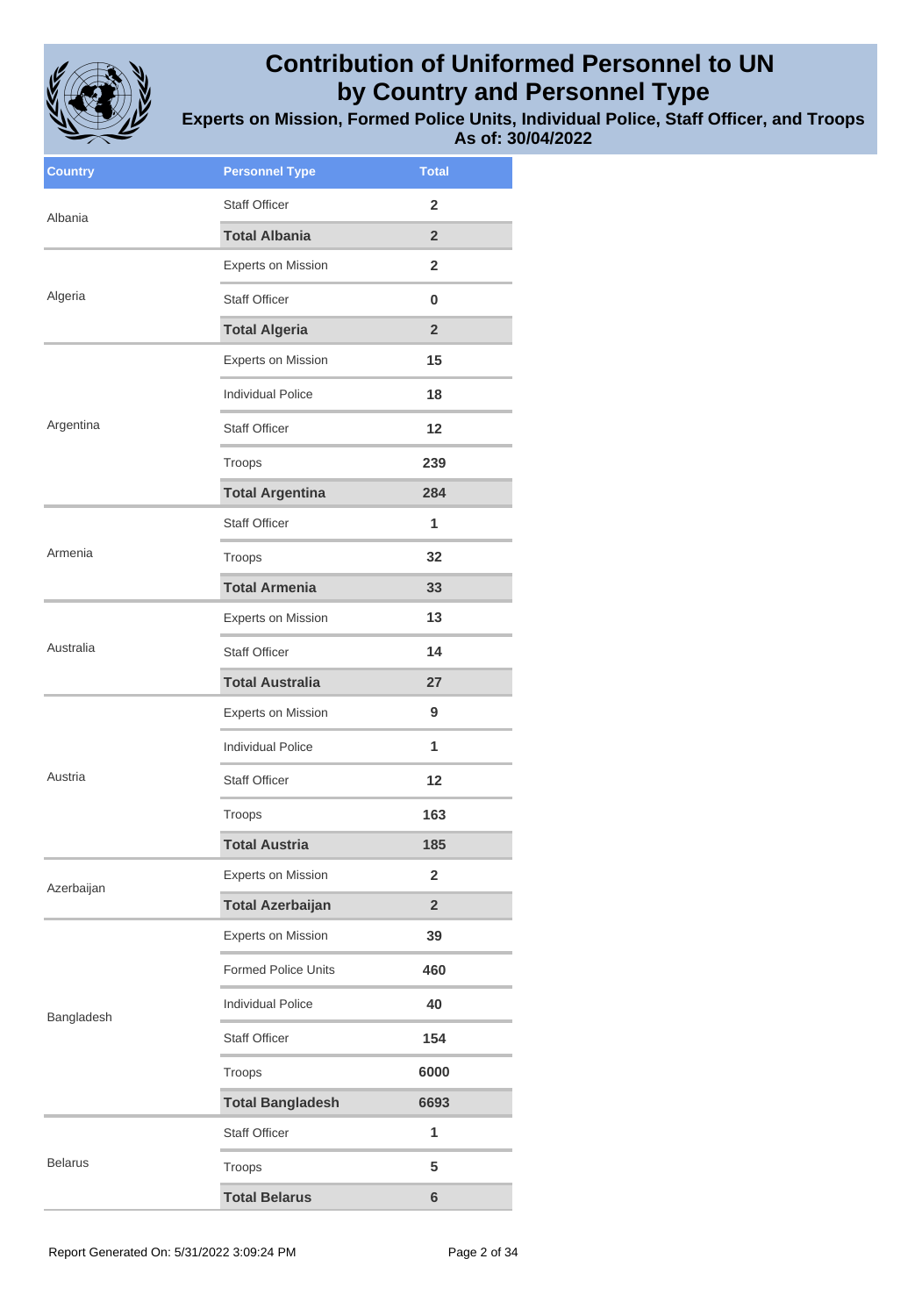

| <b>Country</b>         | <b>Personnel Type</b>                    | <b>Male</b>             | Female              |
|------------------------|------------------------------------------|-------------------------|---------------------|
| Belgium                | Experts on Mission                       | $\mathbf{1}$            | $\mathbf 0$         |
|                        | <b>Staff Officer</b>                     | $\overline{4}$          | $\mathbf 0$         |
|                        | Troops                                   | 47                      | 3                   |
|                        | <b>Total Belgium</b>                     | 52                      | 3                   |
|                        | Experts on Mission                       | 5                       | $\overline{4}$      |
|                        | <b>Formed Police Units</b>               | 125                     | 8                   |
| <b>Benin</b>           | <b>Individual Police</b>                 | 88                      | $\overline{7}$      |
|                        | <b>Staff Officer</b>                     | 14                      | 5                   |
|                        | Troops                                   | 225                     | 25                  |
|                        | <b>Total Benin</b>                       | 457                     | 49                  |
|                        | Experts on Mission                       | 10                      | $\overline{4}$      |
| <b>Bhutan</b>          | <b>Staff Officer</b>                     | 16                      | $\mathbf 0$         |
|                        | <b>Total Bhutan</b>                      | 26                      | 4                   |
|                        | Experts on Mission                       | 17                      | 6                   |
| <b>Bolivia</b>         | <b>Staff Officer</b>                     | 6                       | 1                   |
|                        | <b>Total Bolivia</b>                     | 23                      | $\overline{7}$      |
|                        | Experts on Mission                       | $\,0\,$                 | $\mathsf{O}\xspace$ |
|                        | <b>Individual Police</b>                 | 11                      | 3                   |
| Bosnia and Herzegovina | <b>Staff Officer</b>                     | $\mathbf 0$             | $\mathbf 0$         |
|                        | <b>Total Bosnia and</b><br>Herzegovina   | 11                      | $\mathbf{3}$        |
|                        | Experts on Mission                       | $\,0\,$                 | $\mathsf{O}\xspace$ |
| <b>Botswana</b>        | <b>Staff Officer</b>                     | 2                       | $\mathbf{1}$        |
|                        | <b>Total Botswana</b>                    | $\overline{\mathbf{2}}$ | $\mathbf{1}$        |
|                        | Experts on Mission                       | 15                      | 6                   |
|                        | <b>Individual Police</b>                 | 2                       | $\overline{4}$      |
| <b>Brazil</b>          | Staff Officer                            | 35                      | 6                   |
|                        | Troops                                   | 8                       | $\mathsf{O}\xspace$ |
|                        | <b>Total Brazil</b>                      | 60                      | 16                  |
| Brunei Darussalam      | Troops                                   | 30                      | $\boldsymbol{0}$    |
|                        | <b>Total Brunei</b><br><b>Darussalam</b> | 30                      | $\pmb{0}$           |
| <b>Bulgaria</b>        | <b>Individual Police</b>                 | $\mathbf{1}$            | $\mathbf 0$         |
|                        | <b>Total Bulgaria</b>                    | 1                       | $\pmb{0}$           |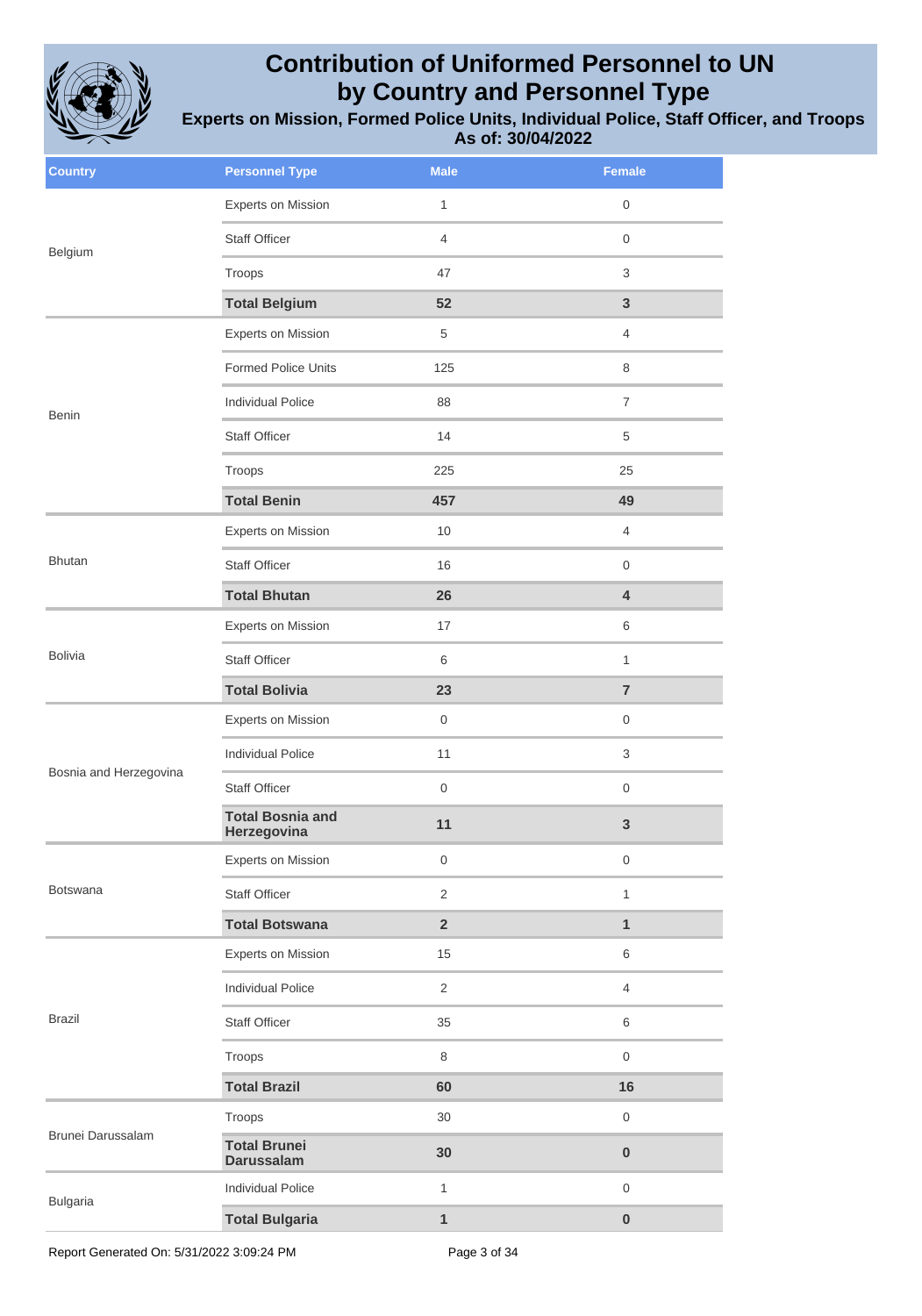

**Experts on Mission, Formed Police Units, Individual Police, Staff Officer, and Troops As of: 30/04/2022**

| <b>Country</b>           | <b>Personnel Type</b>                    | <b>Total</b>   |
|--------------------------|------------------------------------------|----------------|
|                          | <b>Experts on Mission</b>                | 1              |
| Belgium                  | <b>Staff Officer</b>                     | 4              |
|                          | Troops                                   | 50             |
|                          | <b>Total Belgium</b>                     | 55             |
|                          | <b>Experts on Mission</b>                | 9              |
|                          | <b>Formed Police Units</b>               | 133            |
| <b>Benin</b>             | <b>Individual Police</b>                 | 95             |
|                          | <b>Staff Officer</b>                     | 19             |
|                          | Troops                                   | 250            |
|                          | <b>Total Benin</b>                       | 506            |
|                          | <b>Experts on Mission</b>                | 14             |
| <b>Bhutan</b>            | <b>Staff Officer</b>                     | 16             |
|                          | <b>Total Bhutan</b>                      | 30             |
|                          | <b>Experts on Mission</b>                | 23             |
| <b>Bolivia</b>           | <b>Staff Officer</b>                     | $\overline{7}$ |
|                          | <b>Total Bolivia</b>                     | 30             |
|                          | <b>Experts on Mission</b>                | 0              |
|                          | <b>Individual Police</b>                 | 14             |
| Bosnia and Herzegovina   | <b>Staff Officer</b>                     | 0              |
|                          | <b>Total Bosnia and</b><br>Herzegovina   | 14             |
|                          | <b>Experts on Mission</b>                | 0              |
| <b>Botswana</b>          | <b>Staff Officer</b>                     | 3              |
|                          | <b>Total Botswana</b>                    | 3              |
|                          | <b>Experts on Mission</b>                | 21             |
|                          | <b>Individual Police</b>                 | 6              |
| <b>Brazil</b>            | <b>Staff Officer</b>                     | 41             |
|                          | Troops                                   | 8              |
|                          | <b>Total Brazil</b>                      | 76             |
| <b>Brunei Darussalam</b> | Troops                                   | 30             |
|                          | <b>Total Brunei</b><br><b>Darussalam</b> | 30             |
| <b>Bulgaria</b>          | <b>Individual Police</b>                 | 1              |
|                          | <b>Total Bulgaria</b>                    | 1              |
|                          |                                          |                |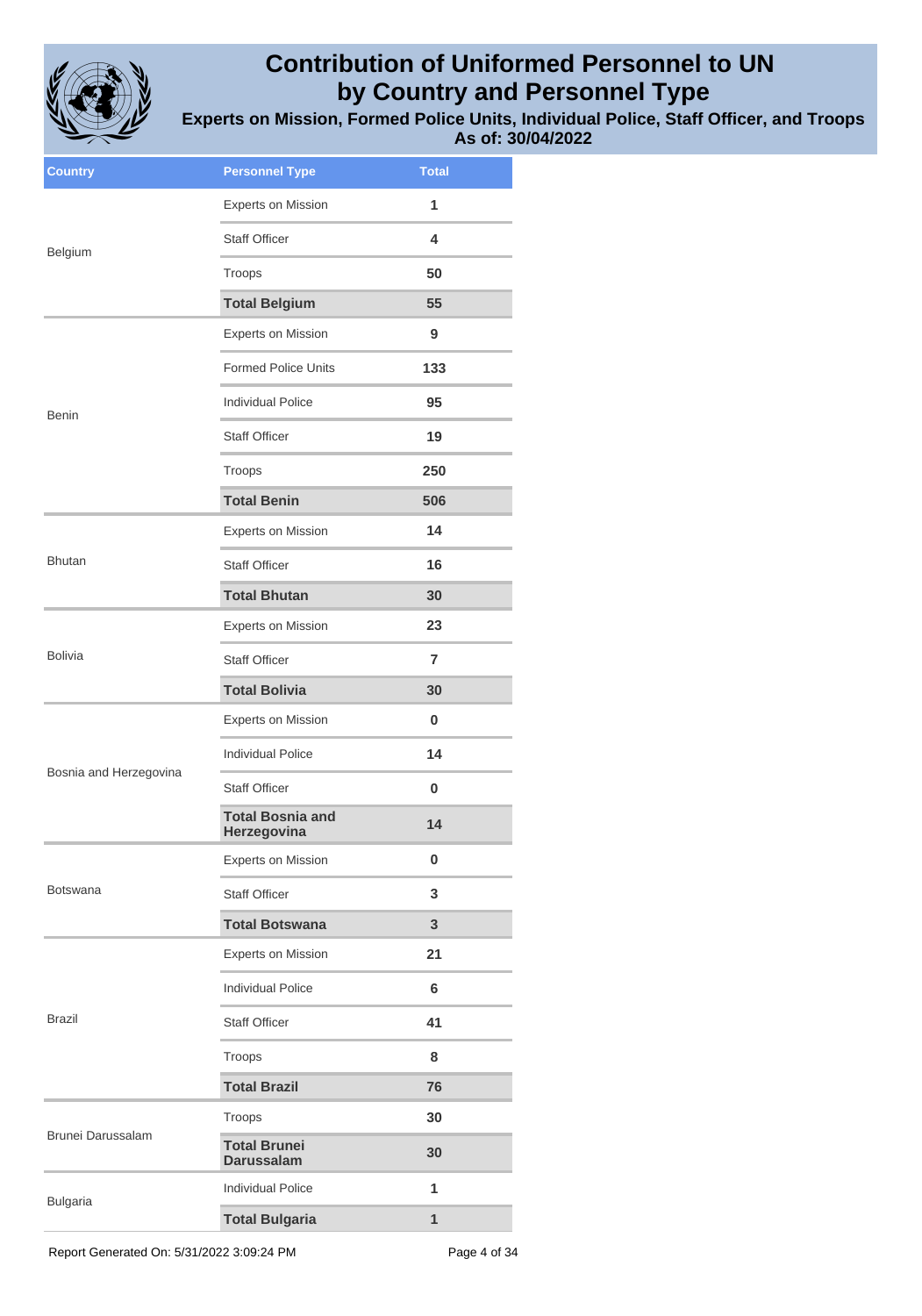

| <b>Country</b>      | <b>Personnel Type</b>      | <b>Male</b>      | <b>Female</b>       |
|---------------------|----------------------------|------------------|---------------------|
|                     | Experts on Mission         | $\mathbf{1}$     | $\mathbf{1}$        |
|                     | <b>Formed Police Units</b> | 131              | $\boldsymbol{9}$    |
| <b>Burkina Faso</b> | <b>Individual Police</b>   | 64               | 52                  |
|                     | <b>Staff Officer</b>       | 20               | 2                   |
|                     | Troops                     | 630              | 18                  |
|                     | <b>Total Burkina Faso</b>  | 846              | 82                  |
|                     | <b>Experts on Mission</b>  | 12               | 3                   |
| Burundi             | <b>Staff Officer</b>       | 13               | 3                   |
|                     | Troops                     | 696              | 50                  |
|                     | <b>Total Burundi</b>       | 721              | 56                  |
|                     | <b>Experts on Mission</b>  | 6                | 2                   |
| Cambodia            | <b>Staff Officer</b>       | 15               | $\overline{4}$      |
|                     | Troops                     | 641              | 113                 |
|                     | <b>Total Cambodia</b>      | 662              | 119                 |
| Cameroon            | Experts on Mission         | 5                | 2                   |
|                     | <b>Formed Police Units</b> | 284              | 36                  |
|                     | <b>Individual Police</b>   | 20               | 15                  |
|                     | <b>Staff Officer</b>       | 8                | $\mathbf{1}$        |
|                     | Troops                     | 670              | 80                  |
|                     | <b>Total Cameroon</b>      | 987              | 134                 |
|                     | <b>Experts on Mission</b>  | 4                | 2                   |
| Canada              | <b>Individual Police</b>   | 15               | 16                  |
|                     | <b>Staff Officer</b>       | 18               | $\sqrt{3}$          |
|                     | <b>Total Canada</b>        | 37               | 21                  |
|                     | Experts on Mission         | $\mathbf{1}$     | $\mathbf{1}$        |
| Chad                | <b>Individual Police</b>   | 22               | $\overline{4}$      |
|                     | Staff Officer              | 25               | $\mathbf{1}$        |
|                     | Troops                     | 1385             | 45                  |
|                     | <b>Total Chad</b>          | 1433             | 51                  |
|                     | Experts on Mission         | 6                | $\mathbf{1}$        |
| Chile               | <b>Individual Police</b>   | $\mathbf{1}$     | $\overline{2}$      |
|                     | Staff Officer              | $\boldsymbol{0}$ | $\mathsf{O}\xspace$ |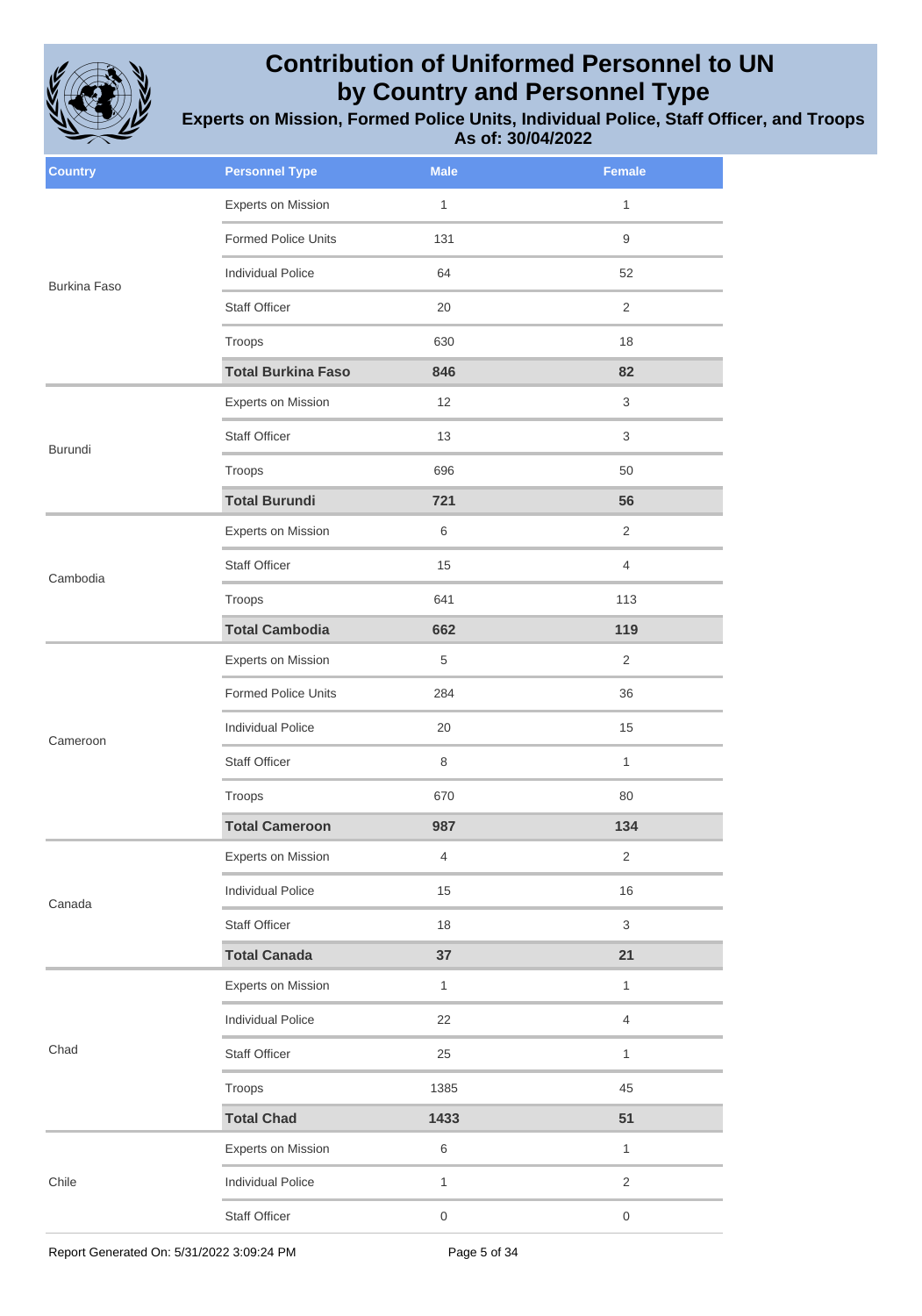

**Experts on Mission, Formed Police Units, Individual Police, Staff Officer, and Troops As of: 30/04/2022**

| <b>Country</b>      | <b>Personnel Type</b>      | <b>Total</b>   |
|---------------------|----------------------------|----------------|
|                     | Experts on Mission         | $\overline{2}$ |
|                     | <b>Formed Police Units</b> | 140            |
| <b>Burkina Faso</b> | <b>Individual Police</b>   | 116            |
|                     | <b>Staff Officer</b>       | 22             |
|                     | Troops                     | 648            |
|                     | <b>Total Burkina Faso</b>  | 928            |
|                     | <b>Experts on Mission</b>  | 15             |
| Burundi             | <b>Staff Officer</b>       | 16             |
|                     | Troops                     | 746            |
|                     | <b>Total Burundi</b>       | 777            |
|                     | Experts on Mission         | 8              |
| Cambodia            | <b>Staff Officer</b>       | 19             |
|                     | Troops                     | 754            |
|                     | <b>Total Cambodia</b>      | 781            |
|                     | Experts on Mission         | $\overline{7}$ |
|                     | <b>Formed Police Units</b> | 320            |
| Cameroon            | <b>Individual Police</b>   | 35             |
|                     | <b>Staff Officer</b>       | 9              |
|                     | Troops                     | 750            |
|                     | <b>Total Cameroon</b>      | 1121           |
|                     | <b>Experts on Mission</b>  | 6              |
| Canada              | <b>Individual Police</b>   | 31             |
|                     | <b>Staff Officer</b>       | 21             |
|                     | <b>Total Canada</b>        | 58             |
|                     | Experts on Mission         | $\overline{2}$ |
|                     | <b>Individual Police</b>   | 26             |
| Chad                | <b>Staff Officer</b>       | 26             |
|                     | Troops                     | 1430           |
|                     | <b>Total Chad</b>          | 1484           |
|                     | <b>Experts on Mission</b>  | $\overline{7}$ |
| Chile               | <b>Individual Police</b>   | 3              |
|                     | Staff Officer              | 0              |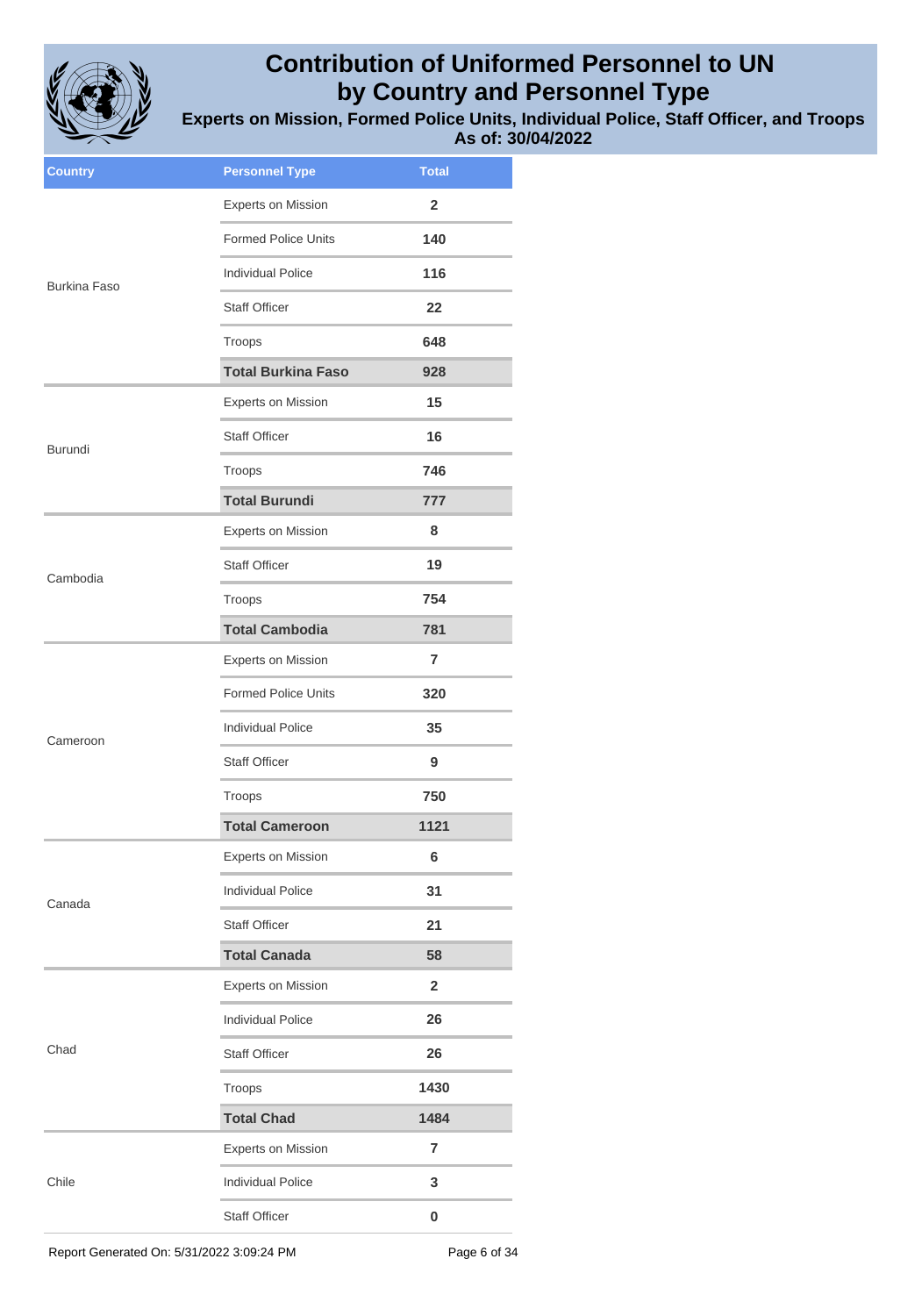

| <b>Country</b> | <b>Personnel Type</b>                 | <b>Male</b>             | <b>Female</b>           |
|----------------|---------------------------------------|-------------------------|-------------------------|
| Chile          | Troops                                | 6                       | $\mathbf 0$             |
|                | <b>Total Chile</b>                    | 13                      | $\overline{3}$          |
|                | <b>Experts on Mission</b>             | 19                      | $\hbox{9}$              |
|                | <b>Individual Police</b>              | 12                      | 3                       |
| China          | <b>Staff Officer</b>                  | 39                      | $\overline{4}$          |
|                | Troops                                | 2072                    | 85                      |
|                | <b>Total China</b>                    | 2142                    | 101                     |
|                | <b>Experts on Mission</b>             | $\mathbf{1}$            | 3                       |
| Colombia       | <b>Staff Officer</b>                  | $\mathbf{1}$            | $\mathbf 0$             |
|                | <b>Total Colombia</b>                 | $\overline{2}$          | $\mathbf{3}$            |
|                | <b>Experts on Mission</b>             | $\overline{2}$          | $\mathbf{1}$            |
|                | Formed Police Units                   | 158                     | 21                      |
| Congo          | <b>Individual Police</b>              | $\boldsymbol{0}$        | $\overline{2}$          |
|                | <b>Staff Officer</b>                  | 4                       | 3                       |
|                | <b>Total Congo</b>                    | 164                     | 27                      |
|                | Experts on Mission                    | $\boldsymbol{0}$        | $\mathbf 0$             |
|                | <b>Individual Police</b>              | 91                      | 20                      |
| Côte d'Ivoire  | Staff Officer                         | 10                      | 5                       |
|                | Troops                                | 818                     | 25                      |
|                | <b>Total Côte d'Ivoire</b>            | 919                     | 50                      |
|                | Experts on Mission                    | 9                       | $\overline{4}$          |
| Croatia        | Staff Officer                         | $\mathbf{1}$            | $\mathbf 0$             |
|                | <b>Total Croatia</b>                  | 10                      | $\overline{\mathbf{4}}$ |
| Cyprus         | Staff Officer                         | $\overline{2}$          | $\mathsf{O}\xspace$     |
|                | <b>Total Cyprus</b>                   | $\overline{\mathbf{2}}$ | $\pmb{0}$               |
| Czech Republic | Experts on Mission                    | 5                       | $\sqrt{2}$              |
|                | Staff Officer                         | 6                       | $\overline{2}$          |
|                | <b>Total Czech</b><br><b>Republic</b> | 11                      | $\overline{\mathbf{4}}$ |
|                | Experts on Mission                    | $10$                    | $\mathbf{1}$            |
| Denmark        | Staff Officer                         | $\overline{2}$          | $\mathsf{O}\xspace$     |
|                | <b>Total Denmark</b>                  | 12                      | $\mathbf{1}$            |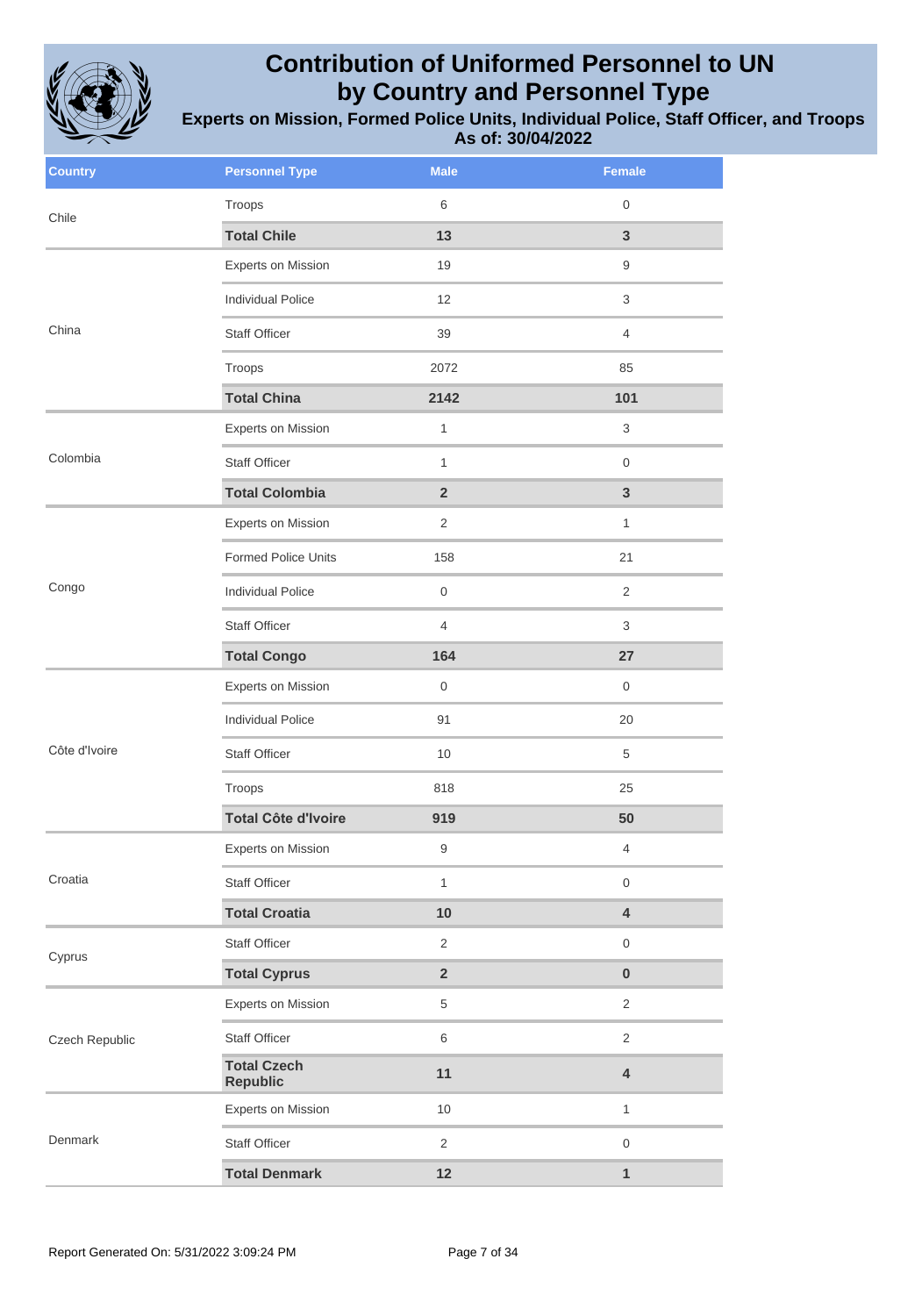

| <b>Country</b> | <b>Personnel Type</b>                 | <b>Total</b>            |
|----------------|---------------------------------------|-------------------------|
| Chile          | Troops                                | 6                       |
|                | <b>Total Chile</b>                    | 16                      |
|                | Experts on Mission                    | 28                      |
|                | <b>Individual Police</b>              | 15                      |
| China          | <b>Staff Officer</b>                  | 43                      |
|                | Troops                                | 2157                    |
|                | <b>Total China</b>                    | 2243                    |
|                | <b>Experts on Mission</b>             | 4                       |
| Colombia       | <b>Staff Officer</b>                  | 1                       |
|                | <b>Total Colombia</b>                 | 5                       |
|                | <b>Experts on Mission</b>             | 3                       |
|                | <b>Formed Police Units</b>            | 179                     |
| Congo          | <b>Individual Police</b>              | $\overline{2}$          |
|                | <b>Staff Officer</b>                  | 7                       |
|                | <b>Total Congo</b>                    | 191                     |
|                | <b>Experts on Mission</b>             | 0                       |
|                | <b>Individual Police</b>              | 111                     |
| Côte d'Ivoire  | <b>Staff Officer</b>                  | 15                      |
|                | Troops                                | 843                     |
|                | <b>Total Côte d'Ivoire</b>            | 969                     |
|                | Experts on Mission                    | 13                      |
| Croatia        | <b>Staff Officer</b>                  | 1                       |
|                | <b>Total Croatia</b>                  | 14                      |
| Cyprus         | Staff Officer                         | $\overline{\mathbf{2}}$ |
|                | <b>Total Cyprus</b>                   | $\overline{\mathbf{2}}$ |
|                | <b>Experts on Mission</b>             | $\overline{7}$          |
| Czech Republic | <b>Staff Officer</b>                  | 8                       |
|                | <b>Total Czech</b><br><b>Republic</b> | 15                      |
|                | Experts on Mission                    | 11                      |
| Denmark        | <b>Staff Officer</b>                  | $\overline{\mathbf{2}}$ |
|                | <b>Total Denmark</b>                  | 13                      |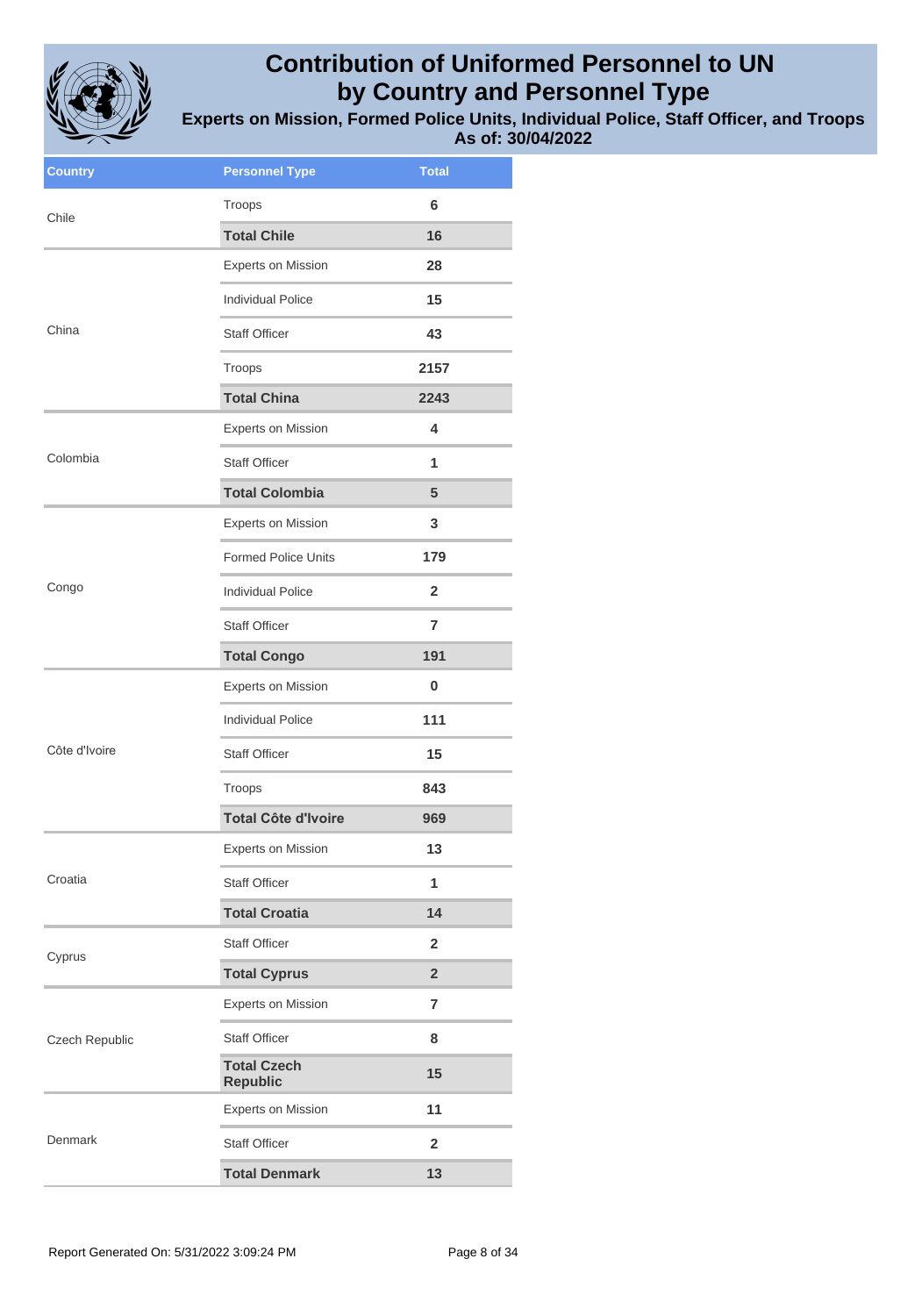

| <b>Country</b>     | <b>Personnel Type</b>                     | <b>Male</b>             | Female                   |
|--------------------|-------------------------------------------|-------------------------|--------------------------|
| Djibouti           | Experts on Mission                        | $\mathbf 0$             | 0                        |
|                    | <b>Individual Police</b>                  | 27                      | $\overline{7}$           |
|                    | <b>Total Djibouti</b>                     | 27                      | $\overline{7}$           |
|                    | Experts on Mission                        | $\mathbf{1}$            | $\mathsf{O}\xspace$      |
| Dominican Republic | <b>Individual Police</b>                  | 3                       | $\mathbf{1}$             |
|                    | <b>Total Dominican</b><br><b>Republic</b> | 4                       | 1                        |
|                    | Experts on Mission                        | 5                       | $\boldsymbol{0}$         |
| Ecuador            | <b>Staff Officer</b>                      | $\overline{2}$          | $\overline{2}$           |
|                    | <b>Total Ecuador</b>                      | $\overline{7}$          | $\overline{2}$           |
|                    | Experts on Mission                        | 29                      | 3                        |
|                    | <b>Formed Police Units</b>                | 558                     | 57                       |
| Egypt              | <b>Individual Police</b>                  | 50                      | $\overline{2}$           |
|                    | <b>Staff Officer</b>                      | 35                      | 20                       |
|                    | Troops                                    | 2040                    | $\overline{0}$           |
|                    | <b>Total Egypt</b>                        | 2712                    | 82                       |
|                    | Experts on Mission                        | 4                       | $\mathbf{1}$             |
|                    | <b>Individual Police</b>                  | 5                       | 8                        |
| El Salvador        | Staff Officer                             | 2                       | $\mathbf 0$              |
|                    | Troops                                    | 202                     | 24                       |
|                    | <b>Total El Salvador</b>                  | 213                     | 33                       |
|                    | Experts on Mission                        | 2                       | 1                        |
| Estonia            | Staff Officer                             | $\overline{2}$          | $\mathsf{O}\xspace$      |
|                    | Troops                                    | $\mathsf{O}\xspace$     | $\mathbf{1}$             |
|                    | <b>Total Estonia</b>                      | $\overline{\mathbf{4}}$ | $\overline{\mathbf{2}}$  |
|                    | Experts on Mission                        | 15                      | 3                        |
| Ethiopia           | <b>Individual Police</b>                  | 11                      | $\overline{2}$           |
|                    | Staff Officer                             | 26                      | $\,8\,$                  |
|                    | Troops                                    | 1521                    | 201                      |
|                    | <b>Total Ethiopia</b>                     | 1573                    | 214                      |
|                    | Experts on Mission                        | $\overline{4}$          | $\mathsf{O}\xspace$      |
| Fiji               | <b>Individual Police</b>                  | 16                      | $\overline{\mathcal{I}}$ |
|                    | Staff Officer                             | 8                       | $\mathbf{1}$             |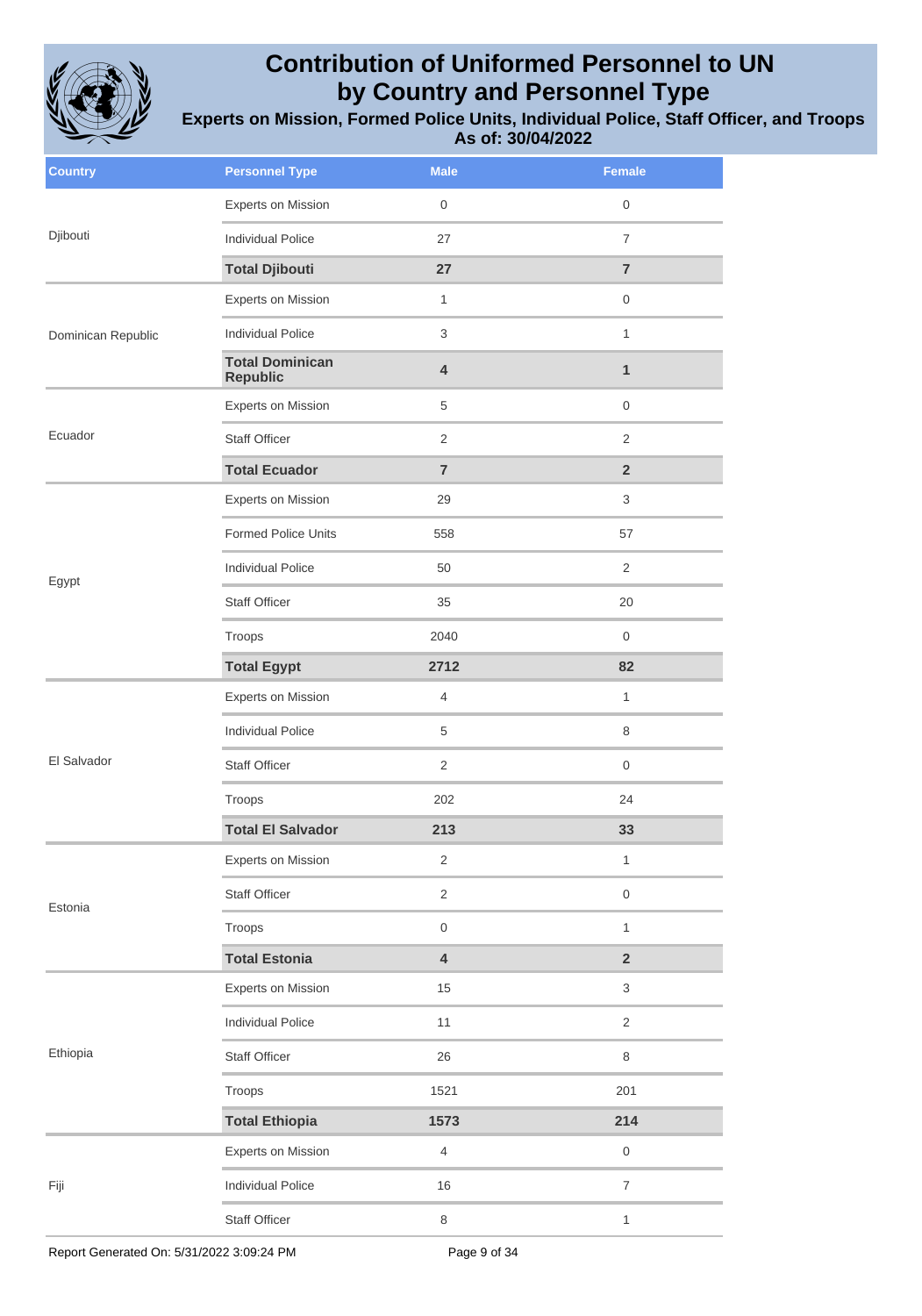

**Experts on Mission, Formed Police Units, Individual Police, Staff Officer, and Troops As of: 30/04/2022**

| <b>Country</b>     | <b>Personnel Type</b>                     | <b>Total</b>            |
|--------------------|-------------------------------------------|-------------------------|
|                    | Experts on Mission                        | 0                       |
| Djibouti           | <b>Individual Police</b>                  | 34                      |
|                    | <b>Total Djibouti</b>                     | 34                      |
|                    | Experts on Mission                        | 1                       |
| Dominican Republic | Individual Police                         | 4                       |
|                    | <b>Total Dominican</b><br><b>Republic</b> | 5                       |
|                    | <b>Experts on Mission</b>                 | 5                       |
| Ecuador            | <b>Staff Officer</b>                      | 4                       |
|                    | <b>Total Ecuador</b>                      | 9                       |
|                    | <b>Experts on Mission</b>                 | 32                      |
|                    | <b>Formed Police Units</b>                | 615                     |
| Egypt              | <b>Individual Police</b>                  | 52                      |
|                    | <b>Staff Officer</b>                      | 55                      |
|                    | Troops                                    | 2040                    |
|                    | <b>Total Egypt</b>                        | 2794                    |
|                    | <b>Experts on Mission</b>                 | 5                       |
|                    | <b>Individual Police</b>                  | 13                      |
| El Salvador        | <b>Staff Officer</b>                      | $\mathbf{2}$            |
|                    | Troops                                    | 226                     |
|                    | <b>Total El Salvador</b>                  | 246                     |
|                    | <b>Experts on Mission</b>                 | 3                       |
| Estonia            | <b>Staff Officer</b>                      | $\overline{\mathbf{2}}$ |
|                    | Troops                                    | 1                       |
|                    | <b>Total Estonia</b>                      | $6\phantom{1}$          |
|                    | <b>Experts on Mission</b>                 | 18                      |
|                    | <b>Individual Police</b>                  | 13                      |
| Ethiopia           | <b>Staff Officer</b>                      | 34                      |
|                    | Troops                                    | 1722                    |
|                    | <b>Total Ethiopia</b>                     | 1787                    |
|                    | Experts on Mission                        | 4                       |
| Fiji               | <b>Individual Police</b>                  | 23                      |
|                    | <b>Staff Officer</b>                      | 9                       |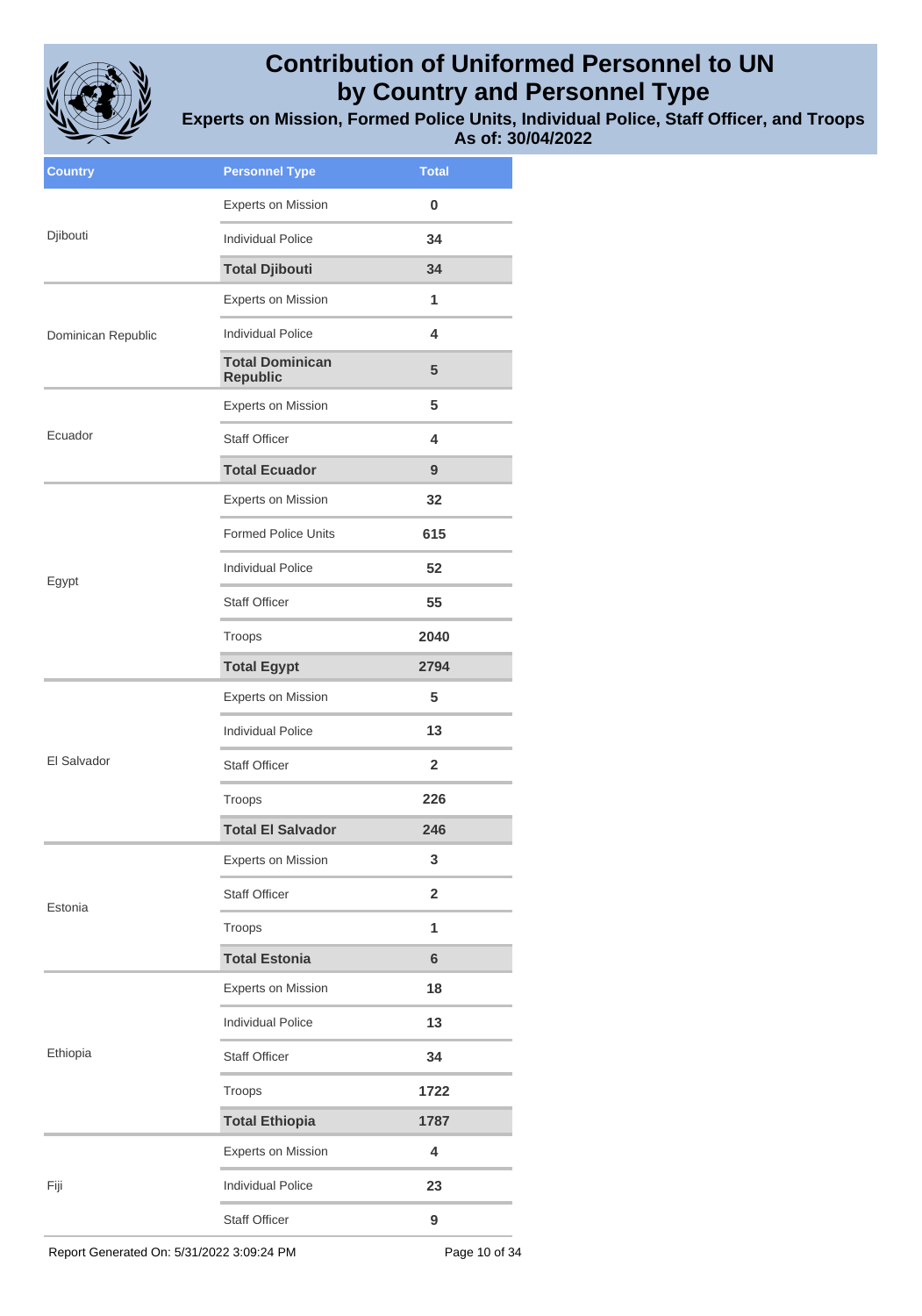

| <b>Country</b> | <b>Personnel Type</b>    | <b>Male</b>    | Female                    |
|----------------|--------------------------|----------------|---------------------------|
| Fiji           | Troops                   | 268            | 44                        |
|                | <b>Total Fiji</b>        | 296            | 52                        |
|                | Experts on Mission       | 14             | $\mathbf{1}$              |
|                | <b>Individual Police</b> | 14             | $\overline{4}$            |
| Finland        | Staff Officer            | 9              | $\mathsf{O}\xspace$       |
|                | Troops                   | 150            | $\overline{7}$            |
|                | <b>Total Finland</b>     | 187            | 12                        |
|                | Experts on Mission       | $\,0\,$        | $\ensuremath{\mathsf{3}}$ |
|                | <b>Individual Police</b> | 18             | $\overline{2}$            |
| France         | Staff Officer            | 49             | 6                         |
|                | Troops                   | 508            | 48                        |
|                | <b>Total France</b>      | 575            | 59                        |
| Gabon          | Staff Officer            | 3              | $\mathbf{1}$              |
|                | <b>Total Gabon</b>       | 3              | $\mathbf{1}$              |
| Gambia         | Experts on Mission       | $\mathbf{1}$   | 3                         |
|                | <b>Individual Police</b> | 47             | 23                        |
|                | Staff Officer            | 11             | 5                         |
|                | <b>Total Gambia</b>      | 59             | 31                        |
|                | Experts on Mission       | 11             | $\ensuremath{\mathsf{3}}$ |
|                | <b>Individual Police</b> | $\overline{2}$ | $\boldsymbol{9}$          |
| Germany        | Staff Officer            | 21             | 0                         |
|                | Troops                   | 508            | 29                        |
|                | <b>Total Germany</b>     | 542            | 41                        |
|                | Experts on Mission       | 32             | 18                        |
| Ghana          | Formed Police Units      | 231            | 36                        |
|                | <b>Individual Police</b> | 19             | 16                        |
|                | <b>Staff Officer</b>     | 61             | 24                        |
|                | Troops                   | 1986           | 337                       |
|                | <b>Total Ghana</b>       | 2329           | 431                       |
| Greece         | Staff Officer            | $\mathbf{1}$   | $\mathbf 0$               |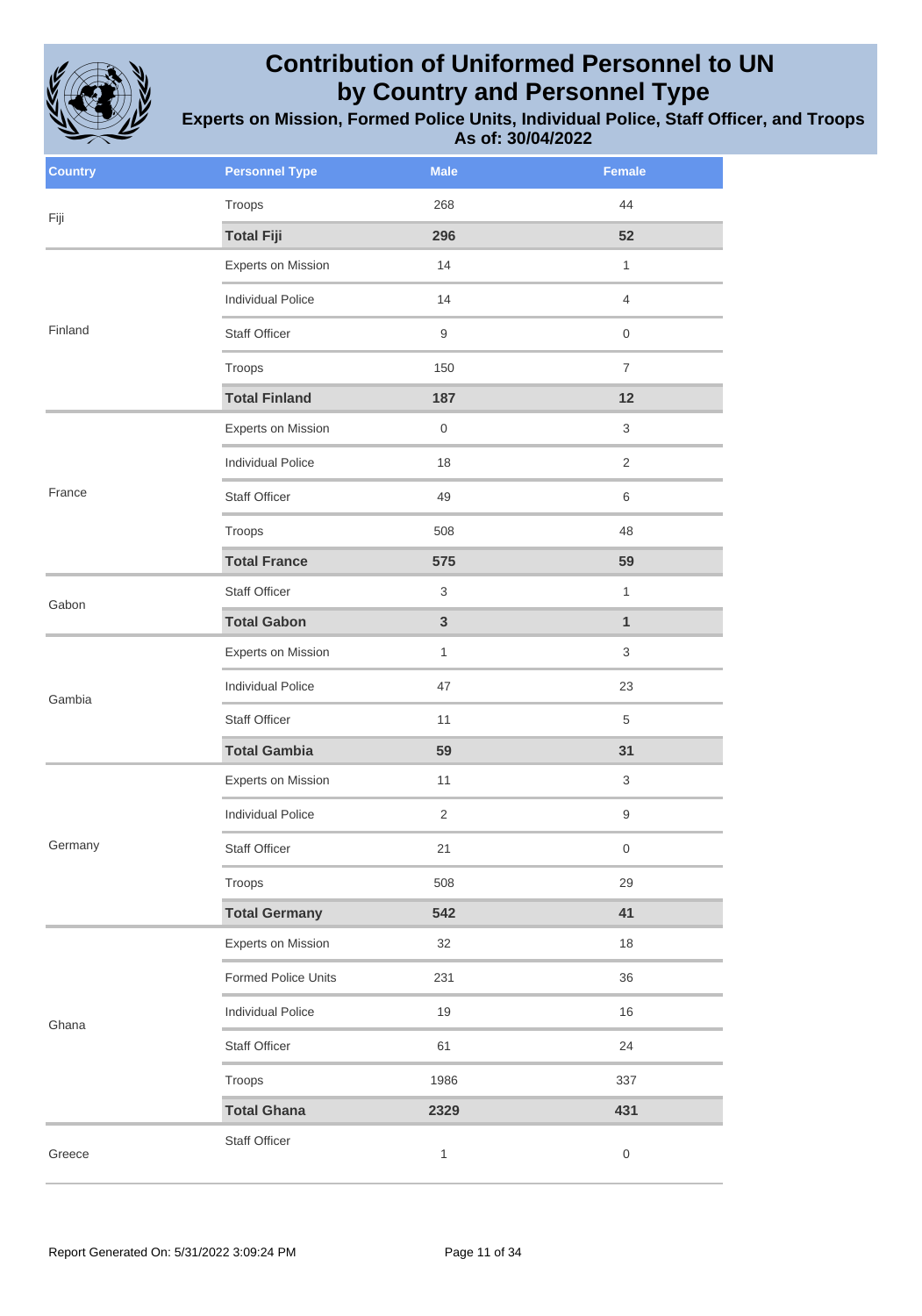

| <b>Country</b> | <b>Personnel Type</b>      | <b>Total</b> |
|----------------|----------------------------|--------------|
| Fiji           | Troops                     | 312          |
|                | <b>Total Fiji</b>          | 348          |
|                | <b>Experts on Mission</b>  | 15           |
|                | <b>Individual Police</b>   | 18           |
| Finland        | <b>Staff Officer</b>       | 9            |
|                | Troops                     | 157          |
|                | <b>Total Finland</b>       | 199          |
|                | Experts on Mission         | 3            |
|                | <b>Individual Police</b>   | 20           |
| France         | <b>Staff Officer</b>       | 55           |
|                | Troops                     | 556          |
|                | <b>Total France</b>        | 634          |
| Gabon          | <b>Staff Officer</b>       | 4            |
|                | <b>Total Gabon</b>         | 4            |
|                | <b>Experts on Mission</b>  | 4            |
| Gambia         | <b>Individual Police</b>   | 70           |
|                | <b>Staff Officer</b>       | 16           |
|                | <b>Total Gambia</b>        | 90           |
|                | Experts on Mission         | 14           |
|                | <b>Individual Police</b>   | 11           |
| Germany        | <b>Staff Officer</b>       | 21           |
|                | Troops                     | 537          |
|                | <b>Total Germany</b>       | 583          |
|                | <b>Experts on Mission</b>  | 50           |
|                | <b>Formed Police Units</b> | 267          |
| Ghana          | <b>Individual Police</b>   | 35           |
|                | <b>Staff Officer</b>       | 85           |
|                | Troops                     | 2323         |
|                | <b>Total Ghana</b>         | 2760         |
| Greece         | <b>Staff Officer</b>       | 1            |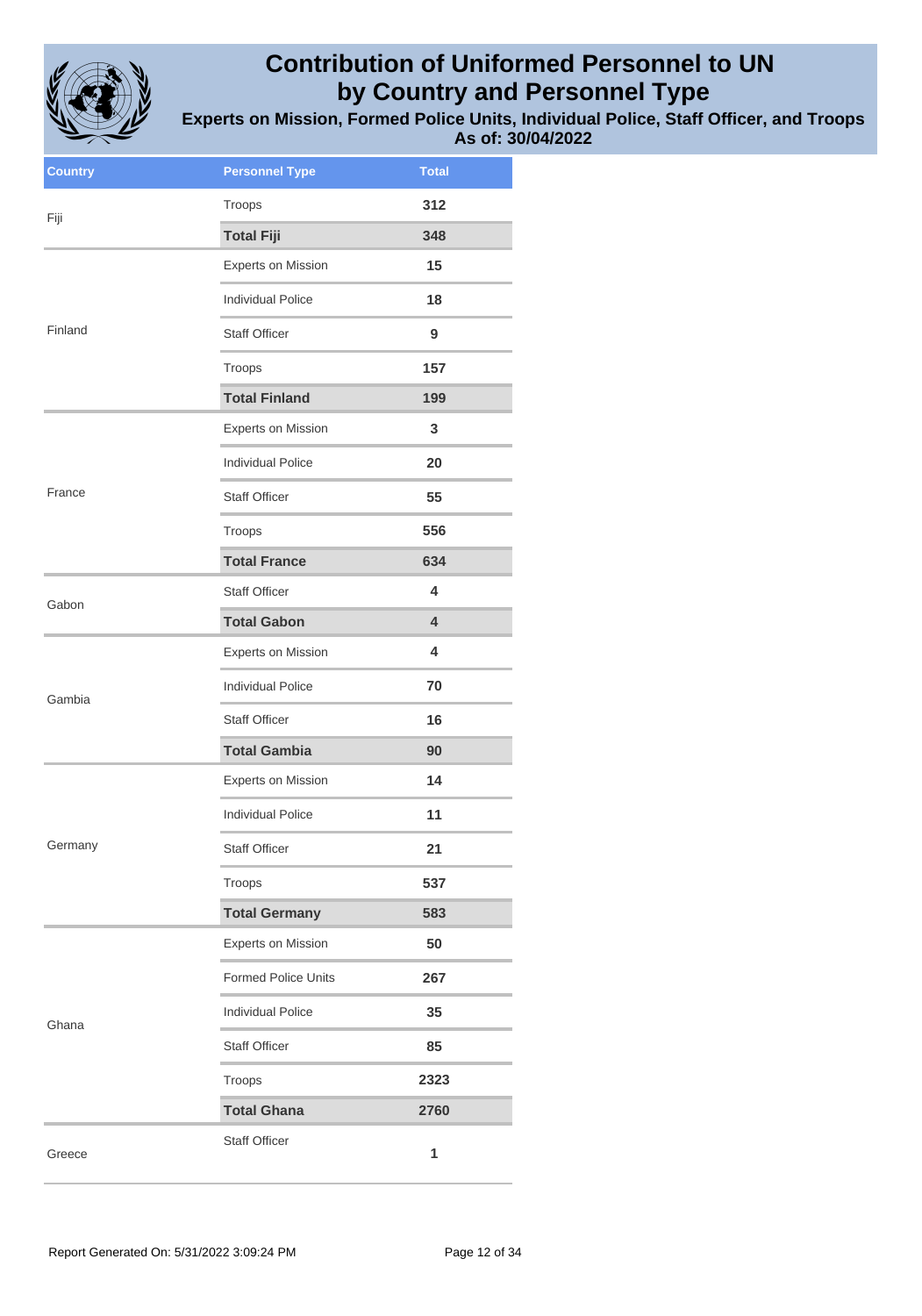

| <b>Country</b> | <b>Personnel Type</b>      | <b>Male</b>               | Female              |
|----------------|----------------------------|---------------------------|---------------------|
| Greece         | Troops                     | 96                        | 14                  |
|                | <b>Total Greece</b>        | 97                        | 14                  |
|                | Experts on Mission         | 10                        | $\overline{2}$      |
| Guatemala      | Staff Officer              | 15                        | $\mathbf{1}$        |
|                | Troops                     | 138                       | 12                  |
|                | <b>Total Guatemala</b>     | 163                       | 15                  |
|                | Experts on Mission         | $\,$ 5 $\,$               | $\mathbf{1}$        |
|                | <b>Individual Police</b>   | 37                        | 12                  |
| Guinea         | <b>Staff Officer</b>       | 19                        | $\boldsymbol{0}$    |
|                | Troops                     | 600                       | 50                  |
|                | <b>Total Guinea</b>        | 661                       | 63                  |
| Honduras       | Experts on Mission         | $\hbox{9}$                | $\,6$               |
|                | <b>Total Honduras</b>      | $\boldsymbol{9}$          | $\bf 6$             |
|                | Experts on Mission         | $\ensuremath{\mathsf{3}}$ | $\sqrt{3}$          |
|                | <b>Individual Police</b>   | $\mathbf{1}$              | $\mathbf 0$         |
| Hungary        | <b>Staff Officer</b>       | $\overline{4}$            | $\sqrt{2}$          |
|                | Troops                     | 21                        | $\mathsf{O}\xspace$ |
|                | <b>Total Hungary</b>       | 29                        | $\overline{5}$      |
|                | Experts on Mission         | 34                        | $10$                |
|                | <b>Formed Police Units</b> | 122                       | 11                  |
| India          | <b>Individual Police</b>   | 13                        | 5                   |
|                | <b>Staff Officer</b>       | 75                        | 22                  |
|                | Troops                     | 5236                      | 53                  |
|                | <b>Total India</b>         | 5480                      | 101                 |
|                | Experts on Mission         | 14                        | 8                   |
|                | <b>Formed Police Units</b> | 122                       | 18                  |
| Indonesia      | <b>Individual Police</b>   | 9                         | 5                   |
|                | Staff Officer              | 39                        | 8                   |
|                | Troops                     | 2342                      | 110                 |
|                | <b>Total Indonesia</b>     | 2526                      | 149                 |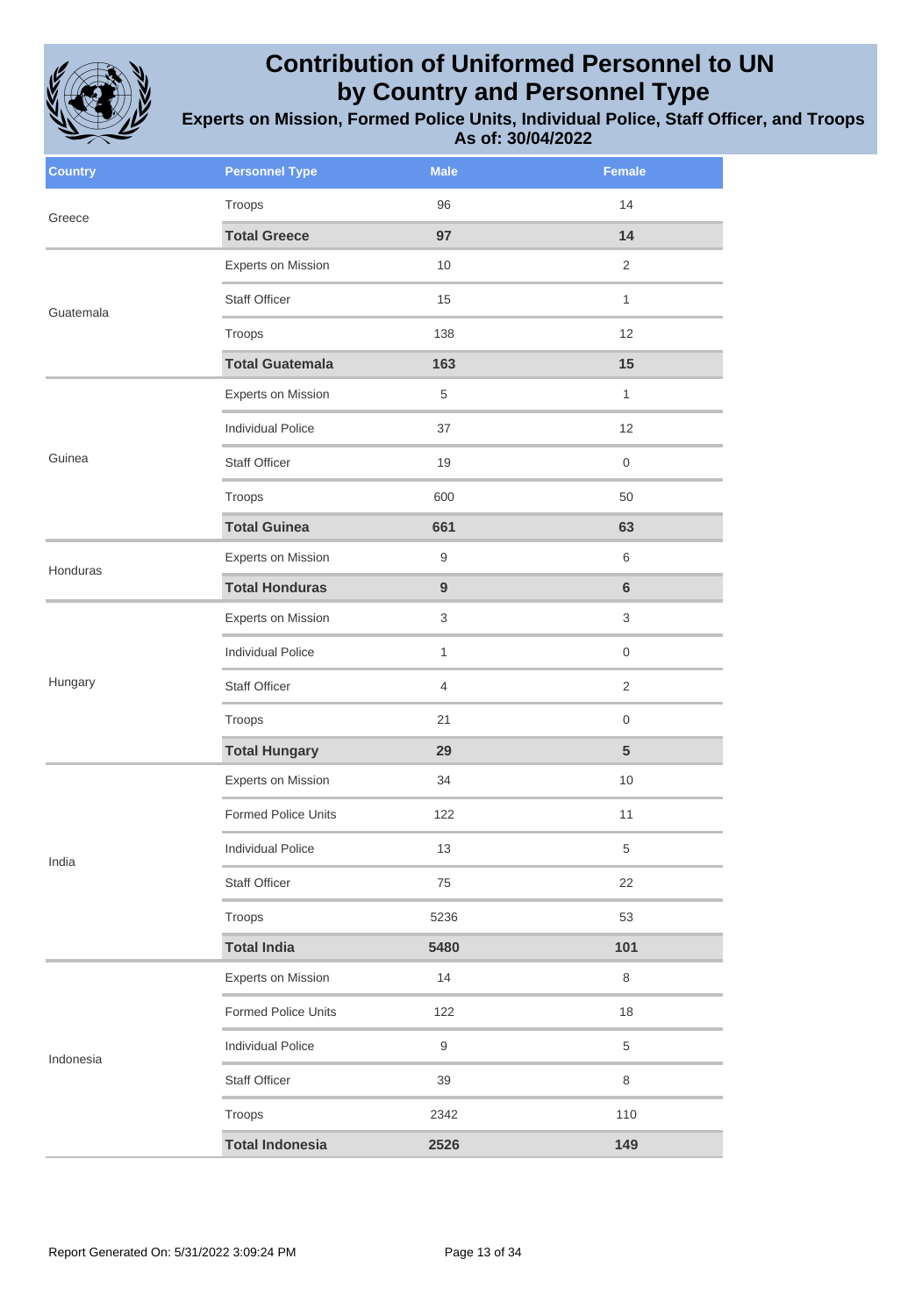

| <b>Country</b> | <b>Personnel Type</b>      | <b>Total</b> |
|----------------|----------------------------|--------------|
| Greece         | Troops                     | 110          |
|                | <b>Total Greece</b>        | 111          |
|                | <b>Experts on Mission</b>  | 12           |
| Guatemala      | <b>Staff Officer</b>       | 16           |
|                | Troops                     | 150          |
|                | <b>Total Guatemala</b>     | 178          |
|                | <b>Experts on Mission</b>  | 6            |
|                | <b>Individual Police</b>   | 49           |
| Guinea         | <b>Staff Officer</b>       | 19           |
|                | Troops                     | 650          |
|                | <b>Total Guinea</b>        | 724          |
| Honduras       | Experts on Mission         | 15           |
|                | <b>Total Honduras</b>      | 15           |
|                | Experts on Mission         | 6            |
|                | <b>Individual Police</b>   | 1            |
| Hungary        | <b>Staff Officer</b>       | 6            |
|                | Troops                     | 21           |
|                | <b>Total Hungary</b>       | 34           |
|                | Experts on Mission         | 44           |
|                | <b>Formed Police Units</b> | 133          |
| India          | <b>Individual Police</b>   | 18           |
|                | <b>Staff Officer</b>       | 97           |
|                | Troops                     | 5289         |
|                | <b>Total India</b>         | 5581         |
|                | <b>Experts on Mission</b>  | 22           |
|                | <b>Formed Police Units</b> | 140          |
| Indonesia      | <b>Individual Police</b>   | 14           |
|                | <b>Staff Officer</b>       | 47           |
|                | Troops                     | 2452         |
|                | <b>Total Indonesia</b>     | 2675         |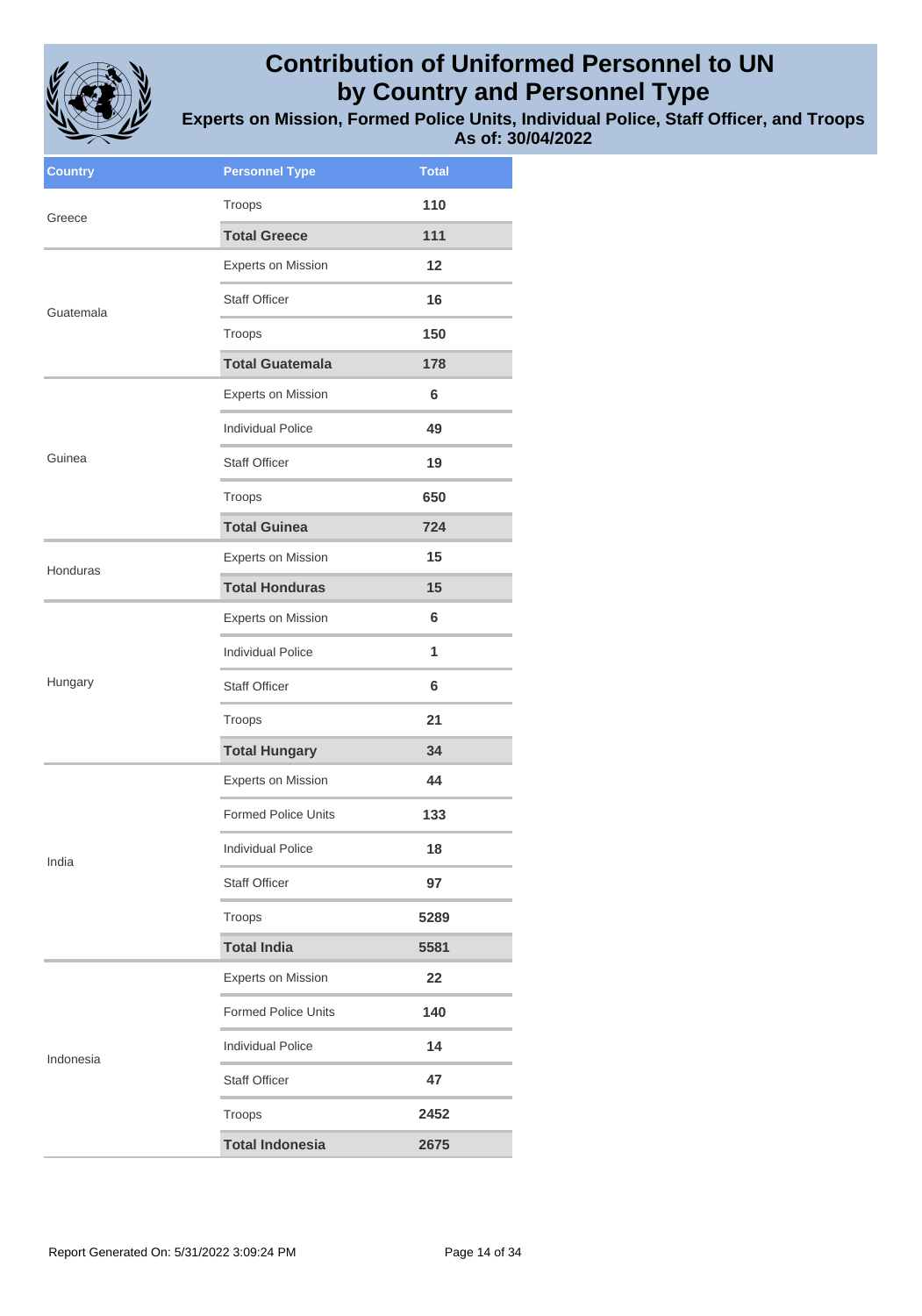

| <b>Country</b> | <b>Personnel Type</b>    | <b>Male</b>               | <b>Female</b>           |
|----------------|--------------------------|---------------------------|-------------------------|
| Iran           | <b>Staff Officer</b>     | 2                         | $\boldsymbol{0}$        |
|                | <b>Total Iran</b>        | $\overline{2}$            | $\pmb{0}$               |
|                | Experts on Mission       | 12                        | $\mathbf{1}$            |
|                | <b>Individual Police</b> | 8                         | $\overline{4}$          |
| Ireland        | Staff Officer            | 19                        | $\mathbf{1}$            |
|                | Troops                   | 430                       | 28                      |
|                | <b>Total Ireland</b>     | 469                       | 34                      |
|                | Experts on Mission       | $\ensuremath{\mathsf{3}}$ | $\mathbf{1}$            |
|                | <b>Individual Police</b> | $\,$ 5 $\,$               | $\overline{2}$          |
| Italy          | <b>Staff Officer</b>     | 19                        | $\mathbf{1}$            |
|                | Troops                   | 828                       | 39                      |
|                | <b>Total Italy</b>       | 855                       | 43                      |
| Japan          | <b>Staff Officer</b>     | $\ensuremath{\mathsf{3}}$ | $\mathbf{1}$            |
|                | <b>Total Japan</b>       | $\mathbf{3}$              | $\mathbf{1}$            |
|                | Experts on Mission       | 3                         | 5                       |
|                | Formed Police Units      | 164                       | 14                      |
| Jordan         | <b>Individual Police</b> | 71                        | 13                      |
|                | Staff Officer            | 29                        | $\overline{2}$          |
|                | Troops                   | 318                       | $\mathbf 0$             |
|                | <b>Total Jordan</b>      | 585                       | 34                      |
|                | Experts on Mission       | 6                         | 2                       |
| Kazakhstan     | Staff Officer            | $\mathbf{1}$              | $\mathsf 0$             |
|                | Troops                   | $\,8\,$                   | $\mathsf 0$             |
|                | <b>Total Kazakhstan</b>  | 15                        | $\overline{\mathbf{2}}$ |
|                | Experts on Mission       | 12                        | $\overline{7}$          |
|                | <b>Individual Police</b> | $10$                      | $\mathsf g$             |
| Kenya          | Staff Officer            | 27                        | $13$                    |
|                | Troops                   | 231                       | 19                      |
|                | <b>Total Kenya</b>       | 280                       | 48                      |
| Kyrgyzstan     | Experts on Mission       | $\overline{4}$            | $\boldsymbol{0}$        |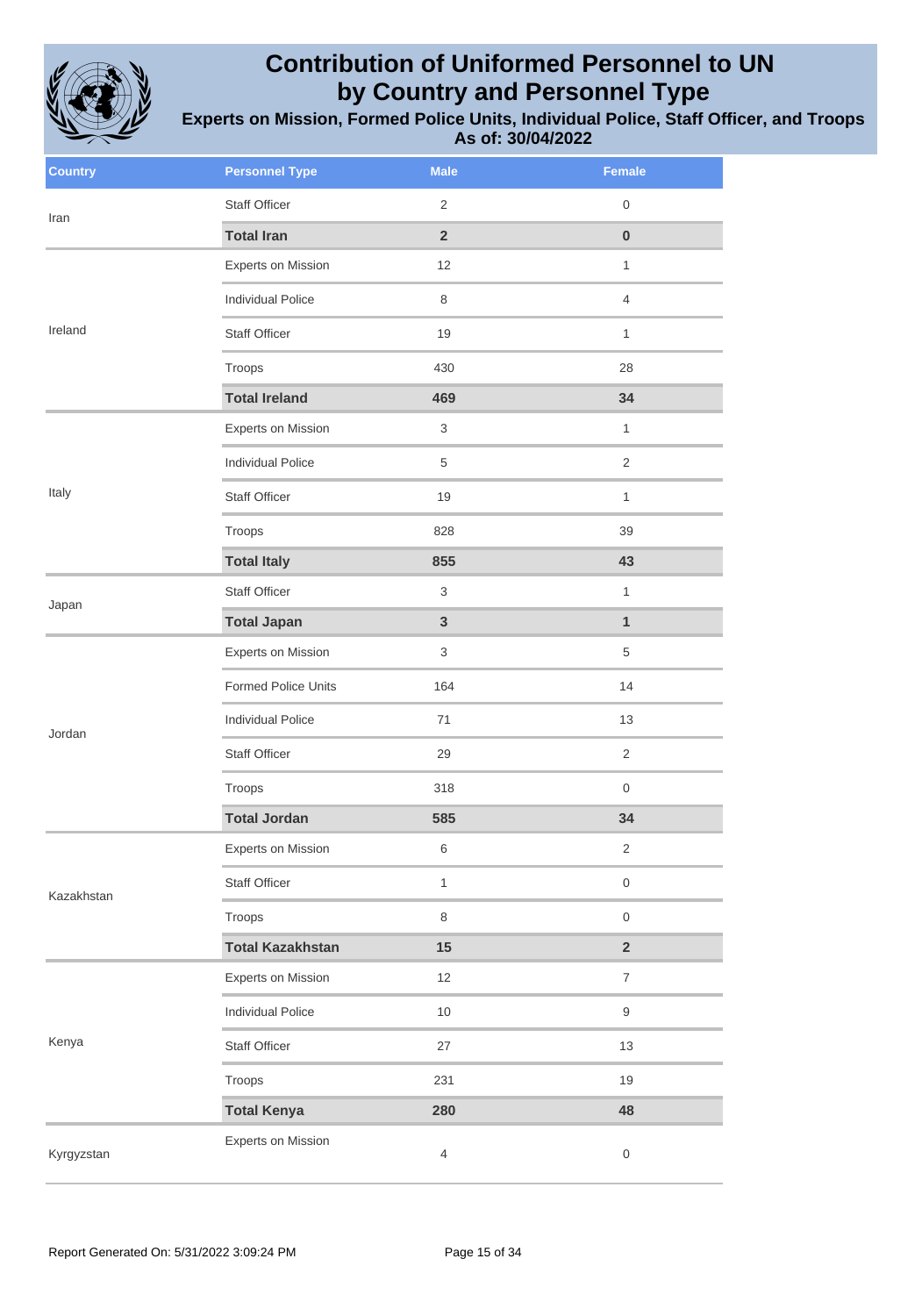

| <b>Country</b> | <b>Personnel Type</b>      | <b>Total</b>            |
|----------------|----------------------------|-------------------------|
| Iran           | <b>Staff Officer</b>       | 2                       |
|                | <b>Total Iran</b>          | $\overline{2}$          |
|                | <b>Experts on Mission</b>  | 13                      |
|                | <b>Individual Police</b>   | 12                      |
| Ireland        | <b>Staff Officer</b>       | 20                      |
|                | Troops                     | 458                     |
|                | <b>Total Ireland</b>       | 503                     |
|                | <b>Experts on Mission</b>  | 4                       |
|                | <b>Individual Police</b>   | $\overline{7}$          |
| Italy          | <b>Staff Officer</b>       | 20                      |
|                | Troops                     | 867                     |
|                | <b>Total Italy</b>         | 898                     |
| Japan          | <b>Staff Officer</b>       | 4                       |
|                | <b>Total Japan</b>         | $\overline{\mathbf{4}}$ |
|                | <b>Experts on Mission</b>  | 8                       |
|                | <b>Formed Police Units</b> | 178                     |
| Jordan         | <b>Individual Police</b>   | 84                      |
|                | <b>Staff Officer</b>       | 31                      |
|                | Troops                     | 318                     |
|                | <b>Total Jordan</b>        | 619                     |
|                | <b>Experts on Mission</b>  | 8                       |
| Kazakhstan     | Staff Officer              | 1                       |
|                | Troops                     | 8                       |
|                | <b>Total Kazakhstan</b>    | 17                      |
|                | Experts on Mission         | 19                      |
|                | <b>Individual Police</b>   | 19                      |
| Kenya          | Staff Officer              | 40                      |
|                | Troops                     | 250                     |
|                | <b>Total Kenya</b>         | 328                     |
| Kyrgyzstan     | <b>Experts on Mission</b>  | 4                       |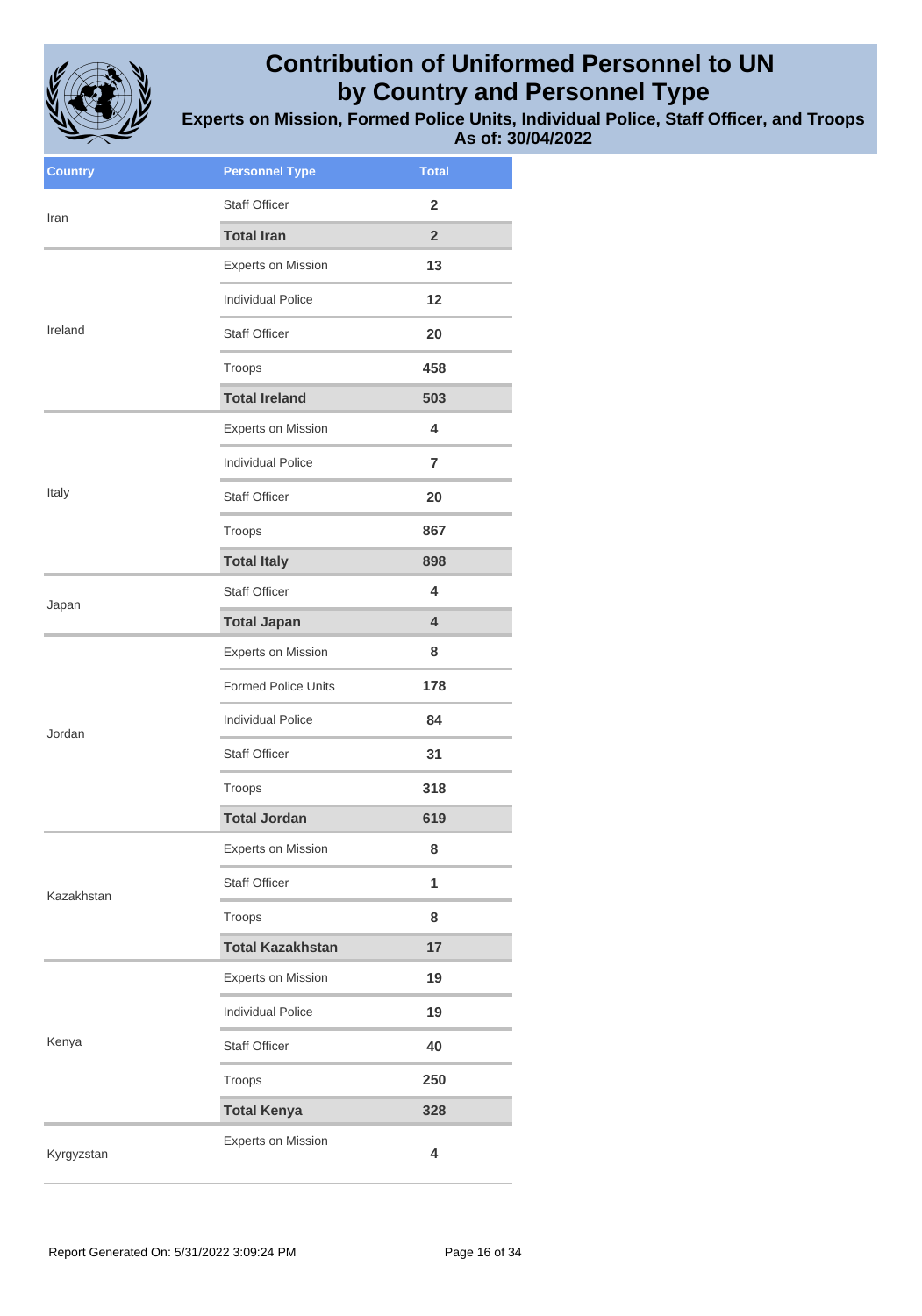

| <b>Country</b> | <b>Personnel Type</b>    | <b>Male</b>         | Female              |
|----------------|--------------------------|---------------------|---------------------|
| Kyrgyzstan     | <b>Individual Police</b> | 2                   | $\mathbf{1}$        |
|                | <b>Total Kyrgyzstan</b>  | $6\phantom{a}$      | $\mathbf{1}$        |
| Latvia         | <b>Staff Officer</b>     | $\mathbf{1}$        | $\mathsf{O}\xspace$ |
|                | <b>Total Latvia</b>      | $\mathbf{1}$        | $\bf{0}$            |
|                | Experts on Mission       | $\mathbf{1}$        | 3                   |
|                | <b>Individual Police</b> | 6                   | 3                   |
| Liberia        | Staff Officer            | 11                  | 2                   |
|                | Troops                   | 134                 | 14                  |
|                | <b>Total Liberia</b>     | 152                 | 22                  |
|                | Staff Officer            | 2                   | $\mathbf{1}$        |
| Lithuania      | Troops                   | 39                  | 3                   |
|                | <b>Total Lithuania</b>   | 41                  | $\overline{4}$      |
| Luxembourg     | Troops                   | 2                   | $\mathbf 0$         |
|                | <b>Total Luxembourg</b>  | $\overline{2}$      | $\bf{0}$            |
| Madagascar     | <b>Individual Police</b> | $\mathbf{1}$        | $\mathbf 0$         |
|                | <b>Total Madagascar</b>  | 1                   | $\bf{0}$            |
|                | Experts on Mission       | 6                   | 6                   |
|                | <b>Individual Police</b> | 11                  | 10                  |
| Malawi         | <b>Staff Officer</b>     | 9                   | 6                   |
|                | Troops                   | 659                 | 72                  |
|                | <b>Total Malawi</b>      | 685                 | 94                  |
|                | Experts on Mission       | $\,8\,$             | 6                   |
| Malaysia       | <b>Staff Officer</b>     | 9                   | $\mathfrak{S}$      |
|                | Troops                   | 738                 | 84                  |
|                | <b>Total Malaysia</b>    | 755                 | 93                  |
|                | Experts on Mission       | $\mathbf{1}$        | $\mathfrak{S}$      |
| Mali           | <b>Individual Police</b> | 39                  | $\mathsf g$         |
|                | Staff Officer            | $\mathsf{O}\xspace$ | $\mathsf{O}\xspace$ |
|                | <b>Total Mali</b>        | 40                  | 12                  |
| Malta          | Troops                   | 8                   | $\mathbf{1}$        |
|                | <b>Total Malta</b>       | $\bf 8$             | $\mathbf{1}$        |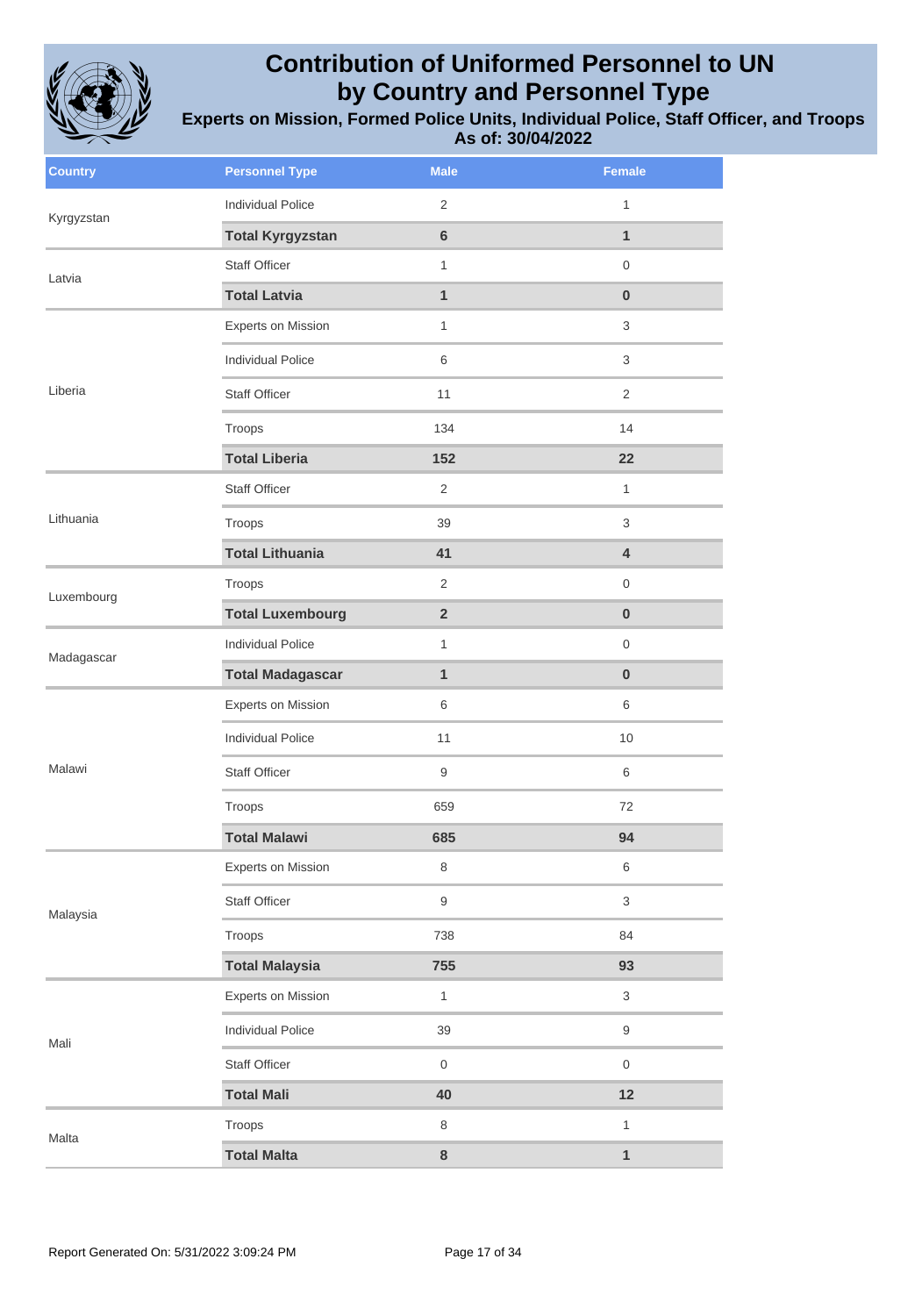

| <b>Country</b> | <b>Personnel Type</b>     | <b>Total</b>   |
|----------------|---------------------------|----------------|
| Kyrgyzstan     | <b>Individual Police</b>  | 3              |
|                | <b>Total Kyrgyzstan</b>   | $\overline{7}$ |
| Latvia         | <b>Staff Officer</b>      | 1              |
|                | <b>Total Latvia</b>       | $\mathbf{1}$   |
|                | Experts on Mission        | 4              |
|                | <b>Individual Police</b>  | 9              |
| Liberia        | <b>Staff Officer</b>      | 13             |
|                | Troops                    | 148            |
|                | <b>Total Liberia</b>      | 174            |
|                | <b>Staff Officer</b>      | 3              |
| Lithuania      | Troops                    | 42             |
|                | <b>Total Lithuania</b>    | 45             |
| Luxembourg     | Troops                    | $\overline{2}$ |
|                | <b>Total Luxembourg</b>   | $\overline{2}$ |
| Madagascar     | <b>Individual Police</b>  | 1              |
|                | <b>Total Madagascar</b>   | $\mathbf{1}$   |
|                |                           |                |
|                | Experts on Mission        | 12             |
|                | <b>Individual Police</b>  | 21             |
| Malawi         | <b>Staff Officer</b>      | 15             |
|                | Troops                    | 731            |
|                | <b>Total Malawi</b>       | 779            |
|                | <b>Experts on Mission</b> | 14             |
|                | <b>Staff Officer</b>      | 12             |
| Malaysia       | Troops                    | 822            |
|                | <b>Total Malaysia</b>     | 848            |
|                | Experts on Mission        | 4              |
|                | <b>Individual Police</b>  | 48             |
| Mali           | <b>Staff Officer</b>      | $\bf{0}$       |
|                | <b>Total Mali</b>         | 52             |
| Malta          | Troops                    | 9              |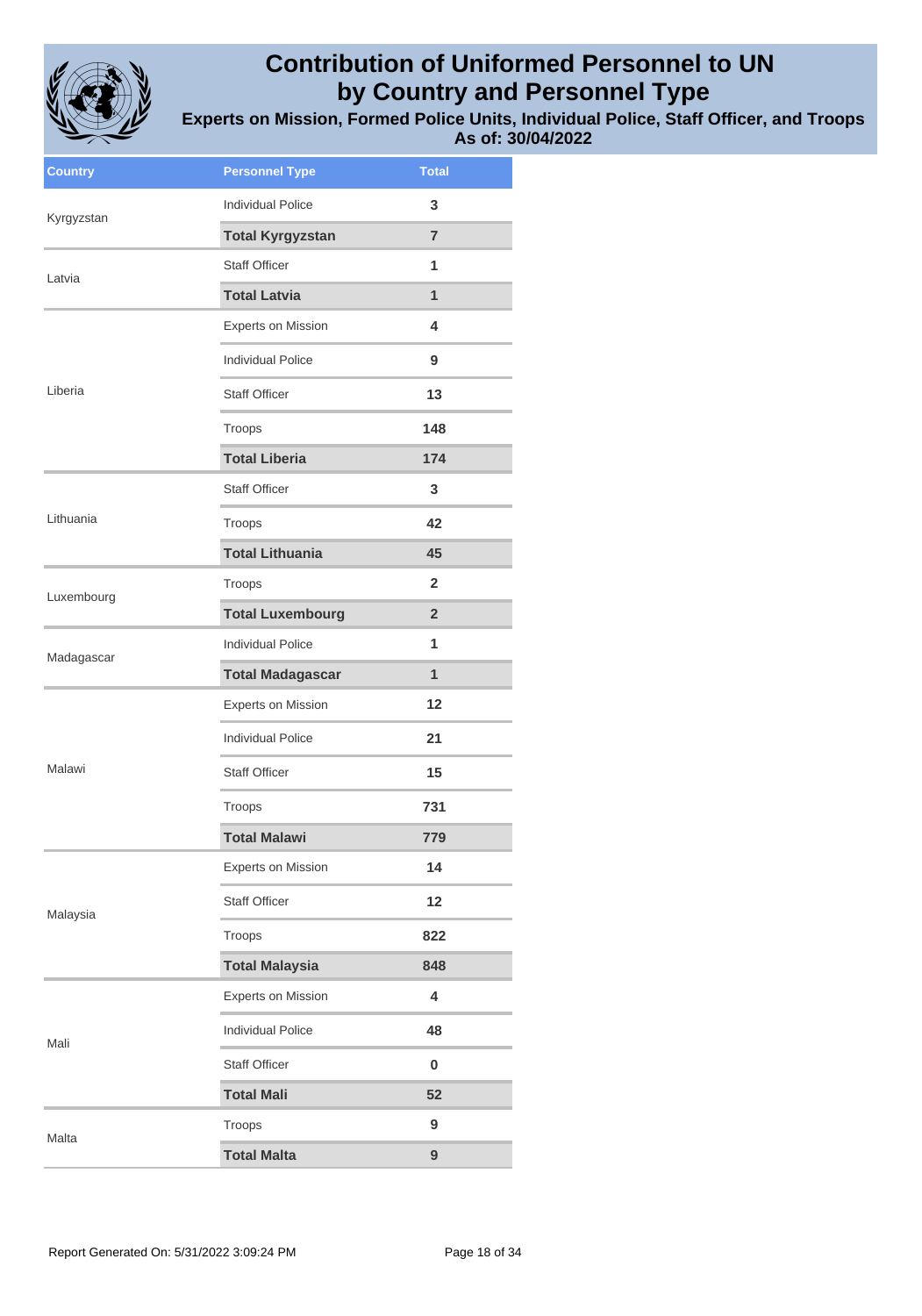

| <b>Country</b> | <b>Personnel Type</b>      | <b>Male</b>      | <b>Female</b>       |
|----------------|----------------------------|------------------|---------------------|
|                | Experts on Mission         | $\overline{7}$   | $\overline{2}$      |
|                | <b>Formed Police Units</b> | 318              | $\mathbf{1}$        |
| Mauritania     | <b>Staff Officer</b>       | 12               | $\mathbf{1}$        |
|                | Troops                     | 442              | 8                   |
|                | <b>Total Mauritania</b>    | 779              | 12                  |
|                | Experts on Mission         | $\,$ 5 $\,$      | $\overline{7}$      |
| Mexico         | <b>Staff Officer</b>       | 5                | $\mathbf 0$         |
|                | <b>Total Mexico</b>        | 10               | $\overline{7}$      |
|                | Experts on Mission         | 11               | $\overline{4}$      |
|                | <b>Individual Police</b>   | 6                | $\mathbf{1}$        |
| Mongolia       | <b>Staff Officer</b>       | 11               | $\overline{2}$      |
|                | Troops                     | 783              | 66                  |
|                | <b>Total Mongolia</b>      | 811              | 73                  |
|                | Experts on Mission         | $\mathbf 0$      | $\mathsf{O}\xspace$ |
| Montenegro     | <b>Individual Police</b>   | $\mathbf{2}$     | 3                   |
|                | <b>Total Montenegro</b>    | $\overline{2}$   | 3                   |
|                | Experts on Mission         | $\overline{4}$   | 5                   |
|                | <b>Individual Police</b>   | $\overline{c}$   | $\boldsymbol{0}$    |
| Morocco        | Staff Officer              | 23               | $\overline{7}$      |
|                | Troops                     | 1623             | 43                  |
|                | <b>Total Morocco</b>       | 1652             | 55                  |
|                | Experts on Mission         | 3                | $\overline{2}$      |
| Namibia        | <b>Individual Police</b>   | $\boldsymbol{0}$ | $\overline{c}$      |
|                | <b>Staff Officer</b>       | $\mathbf{1}$     | $\overline{2}$      |
|                | <b>Total Namibia</b>       | 4                | $\bf 6$             |
|                | Experts on Mission         | 28               | 14                  |
|                | Formed Police Units        | 145              | 35                  |
| Nepal          | <b>Individual Police</b>   | $\overline{4}$   | 48                  |
|                | Staff Officer              | 111              | 16                  |
|                | Troops                     | 5101             | 280                 |
|                | <b>Total Nepal</b>         | 5389             | 393                 |
| Netherlands    | Experts on Mission         | 15               | $\mathbf{1}$        |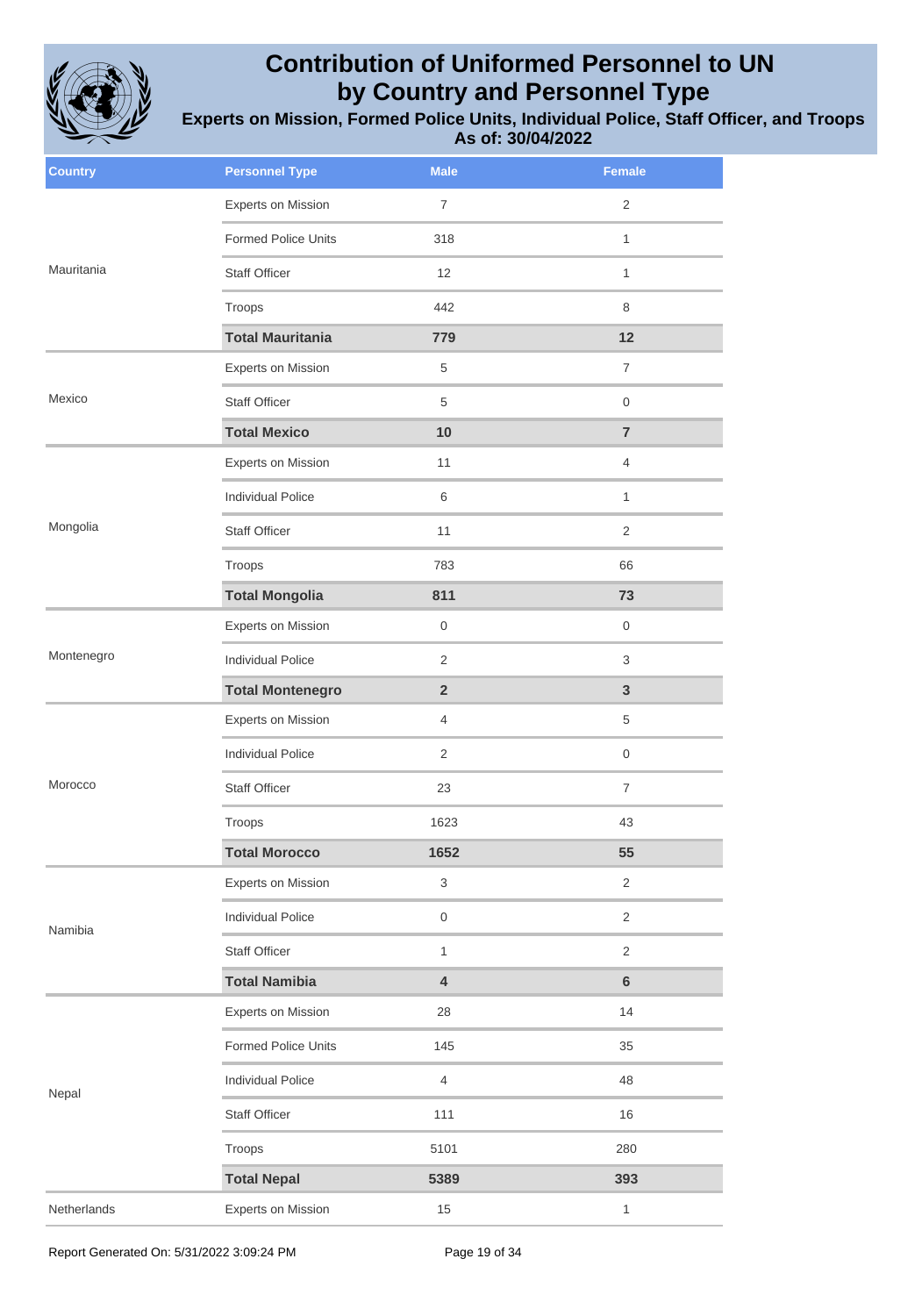

**Experts on Mission, Formed Police Units, Individual Police, Staff Officer, and Troops As of: 30/04/2022**

| <b>Country</b> | <b>Personnel Type</b>      | <b>Total</b>   |
|----------------|----------------------------|----------------|
|                | Experts on Mission         | 9              |
|                | <b>Formed Police Units</b> | 319            |
| Mauritania     | <b>Staff Officer</b>       | 13             |
|                | Troops                     | 450            |
|                | <b>Total Mauritania</b>    | 791            |
|                | <b>Experts on Mission</b>  | 12             |
| Mexico         | <b>Staff Officer</b>       | 5              |
|                | <b>Total Mexico</b>        | 17             |
|                | Experts on Mission         | 15             |
|                | <b>Individual Police</b>   | 7              |
| Mongolia       | <b>Staff Officer</b>       | 13             |
|                | Troops                     | 849            |
|                | <b>Total Mongolia</b>      | 884            |
|                | Experts on Mission         | 0              |
| Montenegro     | <b>Individual Police</b>   | 5              |
|                | <b>Total Montenegro</b>    | 5              |
|                | <b>Experts on Mission</b>  | 9              |
|                | <b>Individual Police</b>   | $\mathbf{2}$   |
| Morocco        | <b>Staff Officer</b>       | 30             |
|                | Troops                     | 1666           |
|                | <b>Total Morocco</b>       | 1707           |
|                | Experts on Mission         | 5              |
| Namibia        | <b>Individual Police</b>   | $\overline{2}$ |
|                | <b>Staff Officer</b>       | 3              |
|                | <b>Total Namibia</b>       | 10             |
|                | Experts on Mission         | 42             |
|                | Formed Police Units        | 180            |
| Nepal          | <b>Individual Police</b>   | 52             |
|                | <b>Staff Officer</b>       | 127            |
|                | Troops                     | 5381           |
|                | <b>Total Nepal</b>         | 5782           |
| Netherlands    | <b>Experts on Mission</b>  | 16             |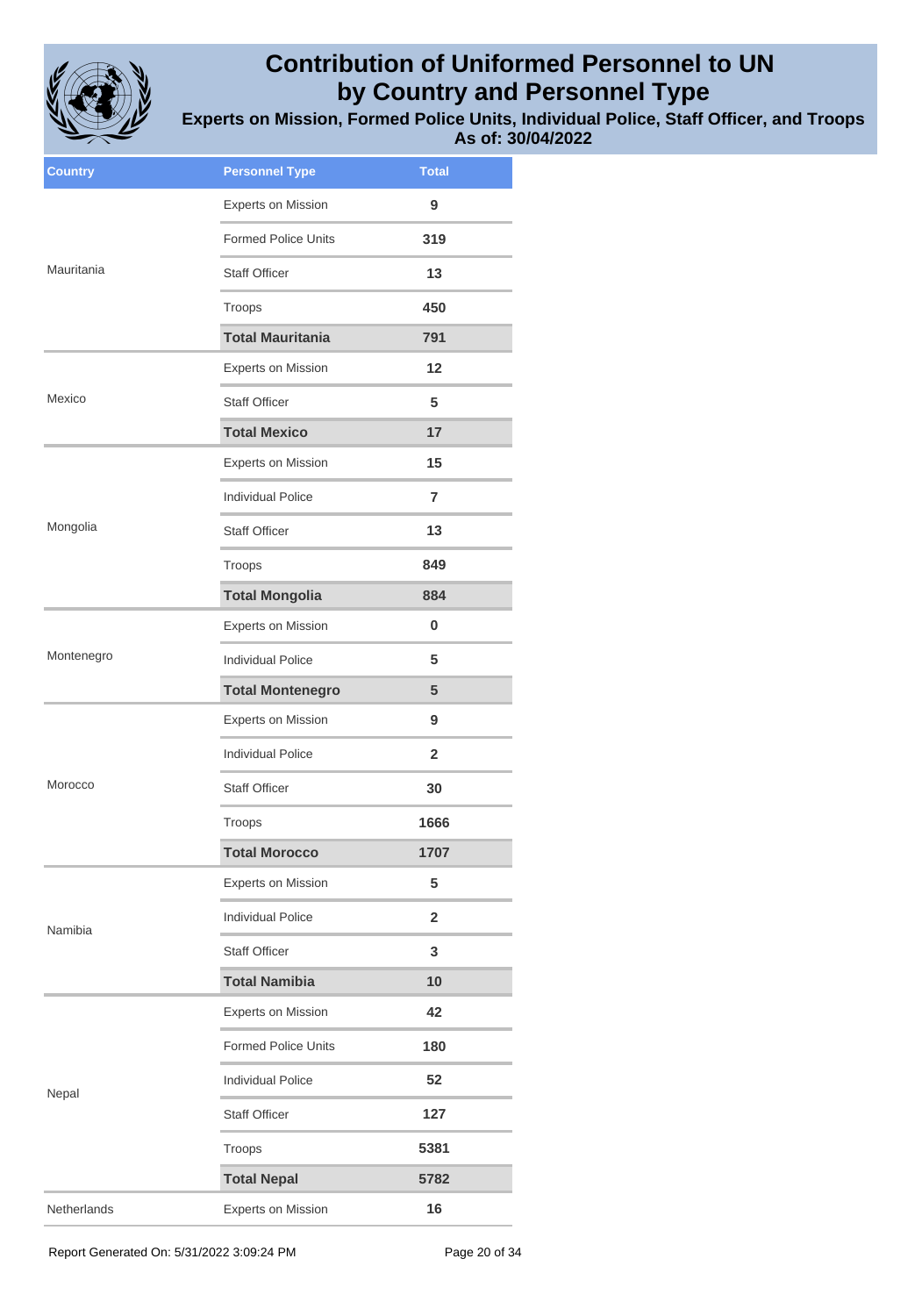

| <b>Country</b>   | <b>Personnel Type</b>                  | <b>Male</b>         | <b>Female</b>       |
|------------------|----------------------------------------|---------------------|---------------------|
|                  | <b>Individual Police</b>               | 5                   | 1                   |
| Netherlands      | Staff Officer                          | 5                   | $\overline{4}$      |
|                  | Troops                                 | 68                  | $\overline{2}$      |
|                  | <b>Total Netherlands</b>               | 93                  | 8                   |
|                  | Experts on Mission                     | 9                   | $\mathbf{1}$        |
| New Zealand      | <b>Staff Officer</b>                   | $\mathbf{1}$        | $\mathsf{O}\xspace$ |
|                  | <b>Total New Zealand</b>               | 10                  | $\mathbf{1}$        |
|                  | Experts on Mission                     | 2                   | $\mathsf{O}\xspace$ |
|                  | <b>Individual Police</b>               | 70                  | 15                  |
| Niger            | <b>Staff Officer</b>                   | 20                  | $\overline{2}$      |
|                  | Troops                                 | 856                 | 6                   |
|                  | <b>Total Niger</b>                     | 948                 | 23                  |
|                  | Experts on Mission                     | 14                  | 9                   |
|                  | <b>Formed Police Units</b>             | 103                 | 36                  |
| Nigeria          | <b>Individual Police</b>               | 26                  | 11                  |
|                  | Staff Officer                          | 29                  | $\overline{7}$      |
|                  | Troops                                 | 51                  | 14                  |
|                  | <b>Total Nigeria</b>                   | 223                 | 77                  |
|                  | <b>Staff Officer</b>                   | $\mathbf{1}$        | $\mathbf 0$         |
| North Macedonia  | Troops                                 | $\sqrt{2}$          | $\mathsf{O}\xspace$ |
|                  | <b>Total North</b><br><b>Macedonia</b> | $\mathbf{3}$        | $\pmb{0}$           |
|                  | Experts on Mission                     | 12                  | $\mathbf{1}$        |
|                  | <b>Individual Police</b>               | $9\,$               | $\overline{7}$      |
| Norway           | Staff Officer                          | 18                  | $\overline{2}$      |
|                  | Troops                                 | $9\,$               | $\mathsf{O}\xspace$ |
|                  | <b>Total Norway</b>                    | 48                  | 10                  |
|                  | Experts on Mission                     | 39                  | $\overline{c}$      |
| Pakistan         | Staff Officer                          | 79                  | 23                  |
|                  | Troops                                 | 3919                | 61                  |
|                  | <b>Total Pakistan</b>                  | 4037                | 86                  |
|                  | Experts on Mission                     | $\mathsf{O}\xspace$ | $\mathsf{O}\xspace$ |
| Papua New Guinea | <b>Total Papua New</b><br>Guinea       | $\pmb{0}$           | $\pmb{0}$           |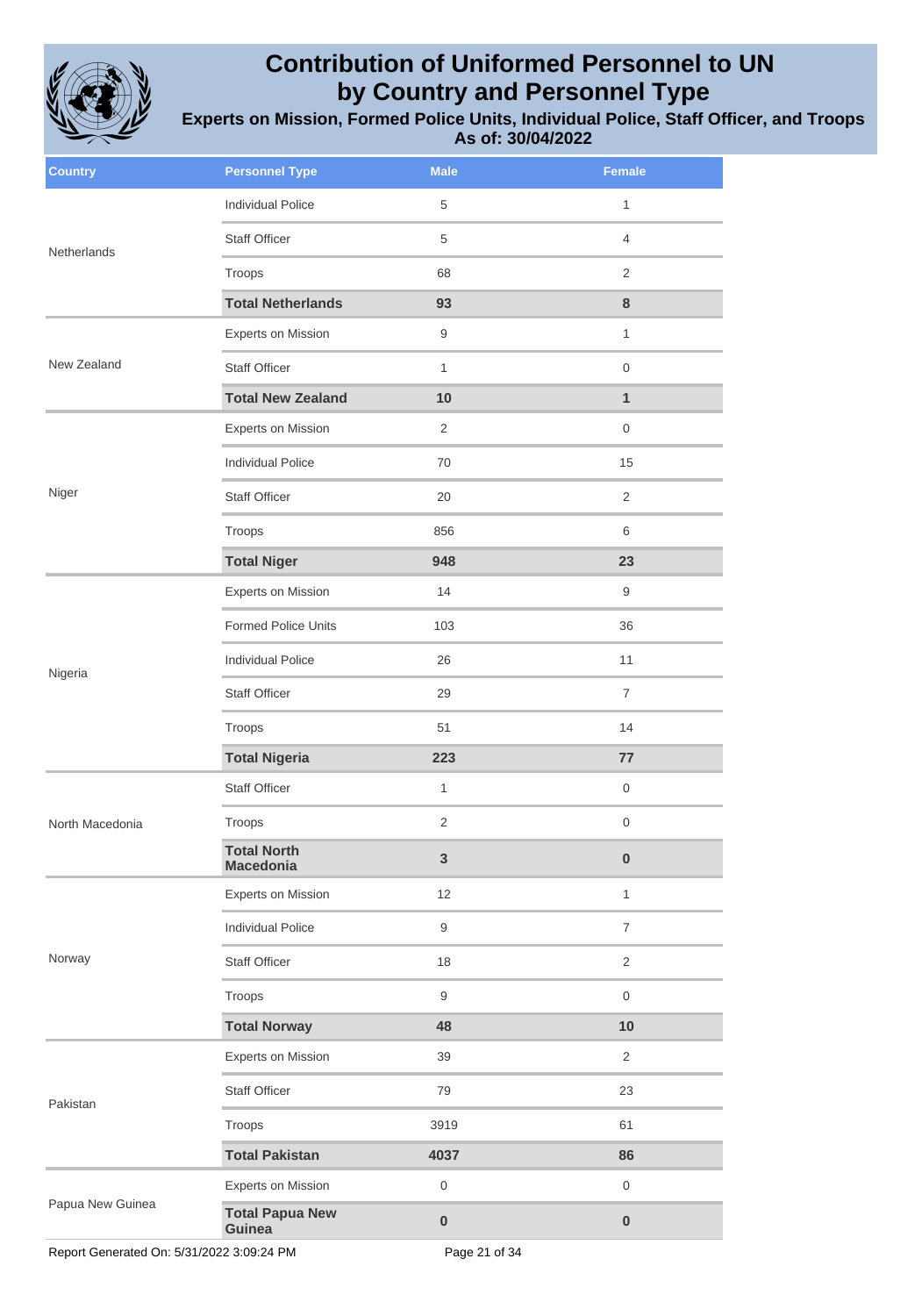

**Experts on Mission, Formed Police Units, Individual Police, Staff Officer, and Troops As of: 30/04/2022**

| <b>Country</b>   | <b>Personnel Type</b>                  | <b>Total</b>   |
|------------------|----------------------------------------|----------------|
| Netherlands      | <b>Individual Police</b>               | 6              |
|                  | <b>Staff Officer</b>                   | 9              |
|                  | Troops                                 | 70             |
|                  | <b>Total Netherlands</b>               | 101            |
|                  | Experts on Mission                     | 10             |
| New Zealand      | <b>Staff Officer</b>                   | 1              |
|                  | <b>Total New Zealand</b>               | 11             |
|                  | Experts on Mission                     | $\overline{2}$ |
|                  | <b>Individual Police</b>               | 85             |
| Niger            | <b>Staff Officer</b>                   | 22             |
|                  | Troops                                 | 862            |
|                  | <b>Total Niger</b>                     | 971            |
|                  | <b>Experts on Mission</b>              | 23             |
|                  | <b>Formed Police Units</b>             | 139            |
| Nigeria          | <b>Individual Police</b>               | 37             |
|                  | <b>Staff Officer</b>                   | 36             |
|                  | Troops                                 | 65             |
|                  | <b>Total Nigeria</b>                   | 300            |
|                  | <b>Staff Officer</b>                   | 1              |
| North Macedonia  | Troops                                 | 2              |
|                  | <b>Total North</b><br><b>Macedonia</b> | 3              |
|                  | Experts on Mission                     | 13             |
|                  | <b>Individual Police</b>               | 16             |
| Norway           | <b>Staff Officer</b>                   | 20             |
|                  | Troops                                 | 9              |
|                  | <b>Total Norway</b>                    | 58             |
|                  | <b>Experts on Mission</b>              | 41             |
| Pakistan         | <b>Staff Officer</b>                   | 102            |
|                  | Troops                                 | 3980           |
|                  | <b>Total Pakistan</b>                  | 4123           |
| Papua New Guinea | <b>Experts on Mission</b>              | $\pmb{0}$      |
|                  | <b>Total Papua New</b><br>Guinea       | $\bf{0}$       |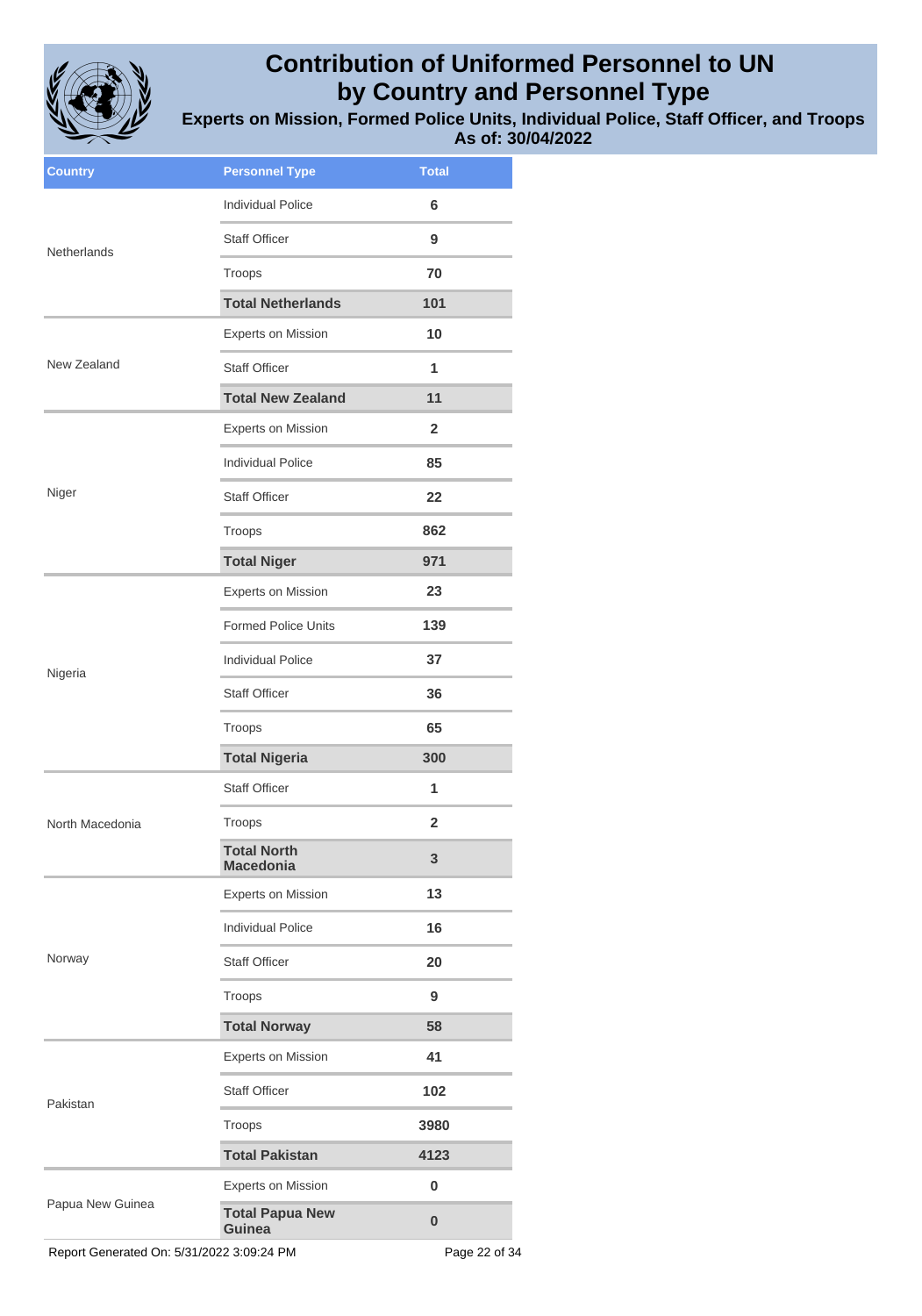

**Experts on Mission, Formed Police Units, Individual Police, Staff Officer, and Troops As of: 30/04/2022**

| <b>Country</b>      | <b>Personnel Type</b>                      | <b>Male</b>      | Female              |
|---------------------|--------------------------------------------|------------------|---------------------|
|                     | Experts on Mission                         | 12               | 2                   |
|                     | <b>Individual Police</b>                   | $\overline{c}$   | $\mathbf{1}$        |
| Paraguay            | <b>Staff Officer</b>                       | 2                | 2                   |
|                     | Troops                                     | 11               | $\mathbf{1}$        |
|                     | <b>Total Paraguay</b>                      | 27               | $\bf 6$             |
|                     | Experts on Mission                         | $\boldsymbol{9}$ | 6                   |
| Peru                | <b>Staff Officer</b>                       | 6                | 6                   |
|                     | Troops                                     | 184              | 20                  |
|                     | <b>Total Peru</b>                          | 199              | 32                  |
|                     | Experts on Mission                         | $\overline{4}$   | 5                   |
| Philippines         | <b>Staff Officer</b>                       | $\mathbf{1}$     | $\mathbf 0$         |
|                     | <b>Total Philippines</b>                   | ${\bf 5}$        | $5\phantom{1}$      |
|                     | Experts on Mission                         | $\overline{7}$   | $\mathbf{1}$        |
|                     | <b>Individual Police</b>                   | $\overline{2}$   | $\mathbf{1}$        |
| Poland              | Staff Officer                              | $\mathbf{1}$     | $\boldsymbol{0}$    |
|                     | Troops                                     | 183              | $\boldsymbol{9}$    |
|                     | <b>Total Poland</b>                        | 193              | 11                  |
|                     | Experts on Mission                         | $\mathbf{1}$     | $\mathbf{1}$        |
|                     | <b>Individual Police</b>                   | 19               | $\sqrt{2}$          |
| Portugal            | Staff Officer                              | 12               | $\sqrt{2}$          |
|                     | Troops                                     | 168              | 12                  |
|                     | <b>Total Portugal</b>                      | 200              | 17                  |
| Qatar               | Staff Officer                              | $\mathbf{1}$     | $\mathbf 0$         |
|                     | <b>Total Qatar</b>                         | $\mathbf{1}$     | $\pmb{0}$           |
|                     | Experts on Mission                         | 11               | $\sqrt{2}$          |
|                     | <b>Individual Police</b>                   | $\mathbf{1}$     | $\overline{2}$      |
| Republic of Korea   | Staff Officer                              | 8                | $\overline{2}$      |
|                     | Troops                                     | 500              | 22                  |
|                     | <b>Total Republic of</b><br><b>Korea</b>   | 520              | 28                  |
|                     | Experts on Mission                         | $\,$ 5 $\,$      | $\sqrt{2}$          |
| Republic of Moldova | Staff Officer                              | $\overline{2}$   | $\mathsf{O}\xspace$ |
|                     | <b>Total Republic of</b><br><b>Moldova</b> | $\overline{7}$   | $\mathbf 2$         |

Report Generated On: 5/31/2022 3:09:24 PM Page 23 of 34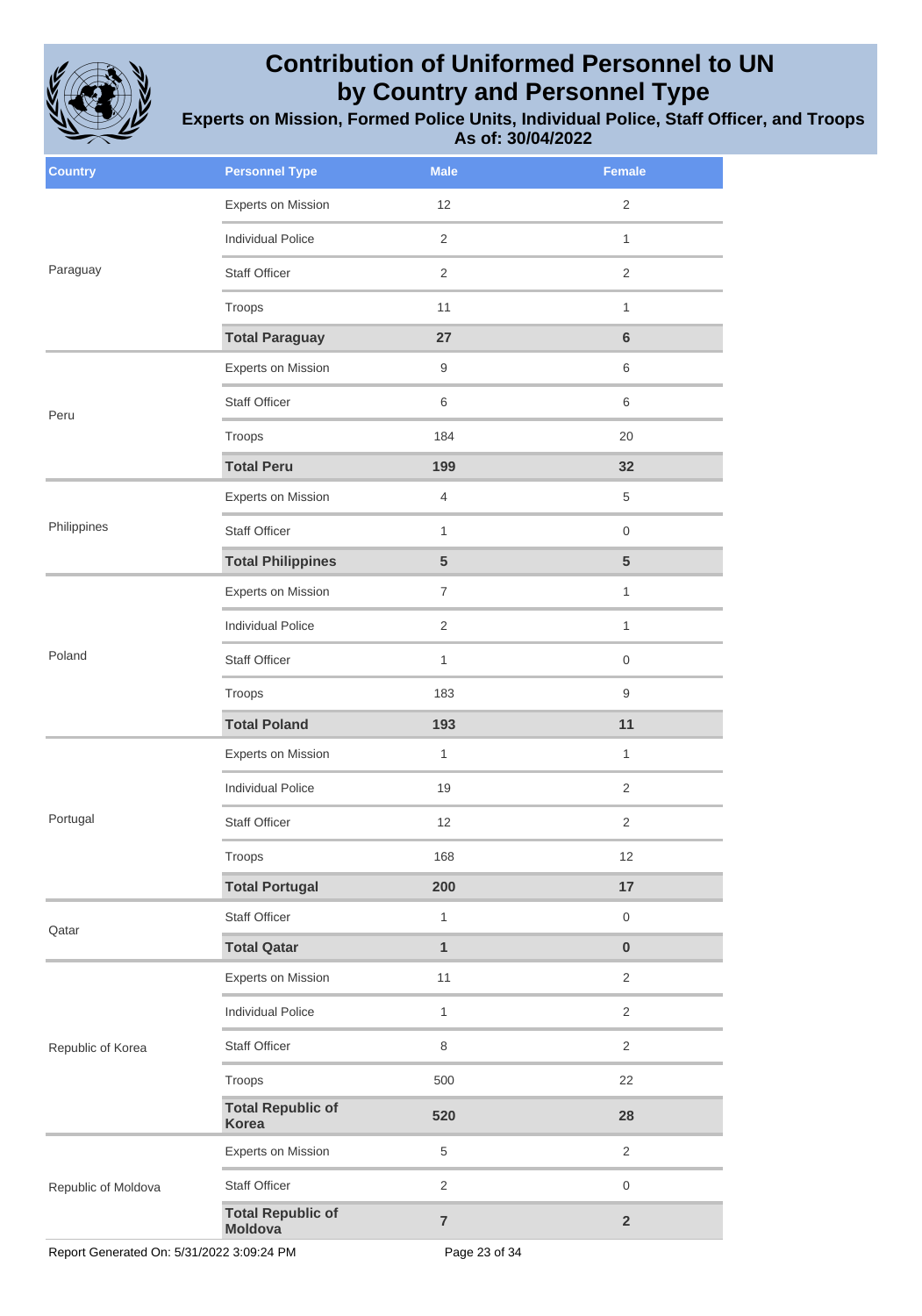

**Experts on Mission, Formed Police Units, Individual Police, Staff Officer, and Troops As of: 30/04/2022**

| <b>Country</b>      | <b>Personnel Type</b>                      | <b>Total</b>     |
|---------------------|--------------------------------------------|------------------|
|                     | Experts on Mission                         | 14               |
|                     | <b>Individual Police</b>                   | 3                |
| Paraguay            | <b>Staff Officer</b>                       | 4                |
|                     | Troops                                     | 12               |
|                     | <b>Total Paraguay</b>                      | 33               |
|                     | Experts on Mission                         | 15               |
| Peru                | <b>Staff Officer</b>                       | 12               |
|                     | Troops                                     | 204              |
|                     | <b>Total Peru</b>                          | 231              |
|                     | <b>Experts on Mission</b>                  | 9                |
| Philippines         | <b>Staff Officer</b>                       | 1                |
|                     | <b>Total Philippines</b>                   | 10               |
|                     | Experts on Mission                         | 8                |
|                     | <b>Individual Police</b>                   | 3                |
| Poland              | <b>Staff Officer</b>                       | 1                |
|                     | Troops                                     | 192              |
|                     | <b>Total Poland</b>                        | 204              |
|                     | <b>Experts on Mission</b>                  | $\mathbf{2}$     |
|                     | <b>Individual Police</b>                   | 21               |
| Portugal            | <b>Staff Officer</b>                       | 14               |
|                     | Troops                                     | 180              |
|                     | <b>Total Portugal</b>                      | 217              |
| Qatar               | <b>Staff Officer</b>                       | 1                |
|                     | <b>Total Qatar</b>                         | $\overline{1}$   |
|                     | <b>Experts on Mission</b>                  | 13               |
|                     | <b>Individual Police</b>                   | 3                |
| Republic of Korea   | <b>Staff Officer</b>                       | 10               |
|                     | Troops                                     | 522              |
|                     | <b>Total Republic of</b><br><b>Korea</b>   | 548              |
|                     | <b>Experts on Mission</b>                  | $\overline{7}$   |
| Republic of Moldova | <b>Staff Officer</b>                       | $\mathbf{2}$     |
|                     | <b>Total Republic of</b><br><b>Moldova</b> | $\boldsymbol{9}$ |
|                     |                                            |                  |

Report Generated On: 5/31/2022 3:09:24 PM Page 24 of 34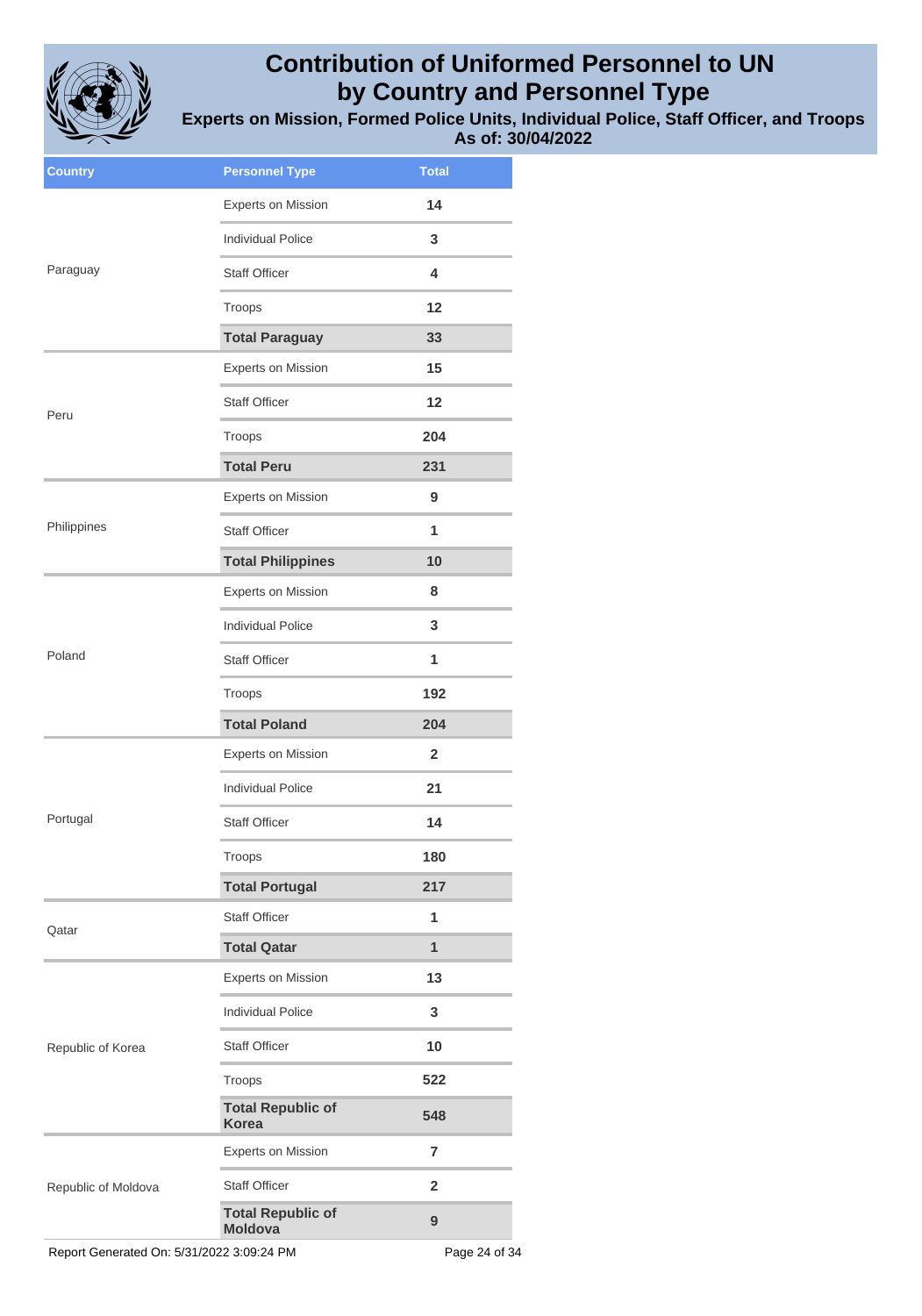

| <b>Country</b>            | <b>Personnel Type</b>                     | <b>Male</b>    | <b>Female</b>       |
|---------------------------|-------------------------------------------|----------------|---------------------|
| Romania                   | Experts on Mission                        | $9\,$          | $\overline{4}$      |
|                           | <b>Individual Police</b>                  | 24             | 12                  |
|                           | <b>Staff Officer</b>                      | 5              | 6                   |
|                           | <b>Total Romania</b>                      | 38             | 22                  |
|                           | <b>Experts on Mission</b>                 | 25             | 2                   |
|                           | <b>Individual Police</b>                  | 24             | $\,8\,$             |
| <b>Russian Federation</b> | <b>Staff Officer</b>                      | 17             | $\mathbf{1}$        |
|                           | <b>Total Russian</b><br><b>Federation</b> | 66             | 11                  |
|                           | <b>Experts on Mission</b>                 | 18             | 10                  |
|                           | Formed Police Units                       | 679            | 213                 |
| Rwanda                    | <b>Individual Police</b>                  | 42             | 21                  |
|                           | <b>Staff Officer</b>                      | 61             | 10                  |
|                           | Troops                                    | 4003           | 233                 |
|                           | <b>Total Rwanda</b>                       | 4803           | 487                 |
|                           | <b>Experts on Mission</b>                 | $\,$ 5 $\,$    | $\mathbf{1}$        |
|                           | <b>Formed Police Units</b>                | 1077           | 140                 |
| Senegal                   | <b>Individual Police</b>                  | 48             | 24                  |
|                           | <b>Staff Officer</b>                      | 27             | 3                   |
|                           | Troops                                    | 1081           | 52                  |
|                           | <b>Total Senegal</b>                      | 2238           | 220                 |
|                           | <b>Experts on Mission</b>                 | $\mathbf{3}$   | $\boldsymbol{0}$    |
|                           | <b>Individual Police</b>                  | $\overline{c}$ | $\mathbf 0$         |
| Serbia                    | Staff Officer                             | $9\,$          | $\mathbf 0$         |
|                           | Troops                                    | 222            | 29                  |
|                           | <b>Total Serbia</b>                       | 236            | 29                  |
| Sierra Leone              | <b>Experts on Mission</b>                 | $\overline{c}$ | $\,8\,$             |
|                           | <b>Individual Police</b>                  | $\overline{c}$ | 35                  |
|                           | <b>Staff Officer</b>                      | 17             | $\overline{7}$      |
|                           | <b>Total Sierra Leone</b>                 | 21             | 50                  |
| Slovakia                  | <b>Experts on Mission</b>                 | $\overline{2}$ | $\mathsf{O}\xspace$ |
|                           | <b>Individual Police</b>                  | $\mathbf{3}$   | $\overline{4}$      |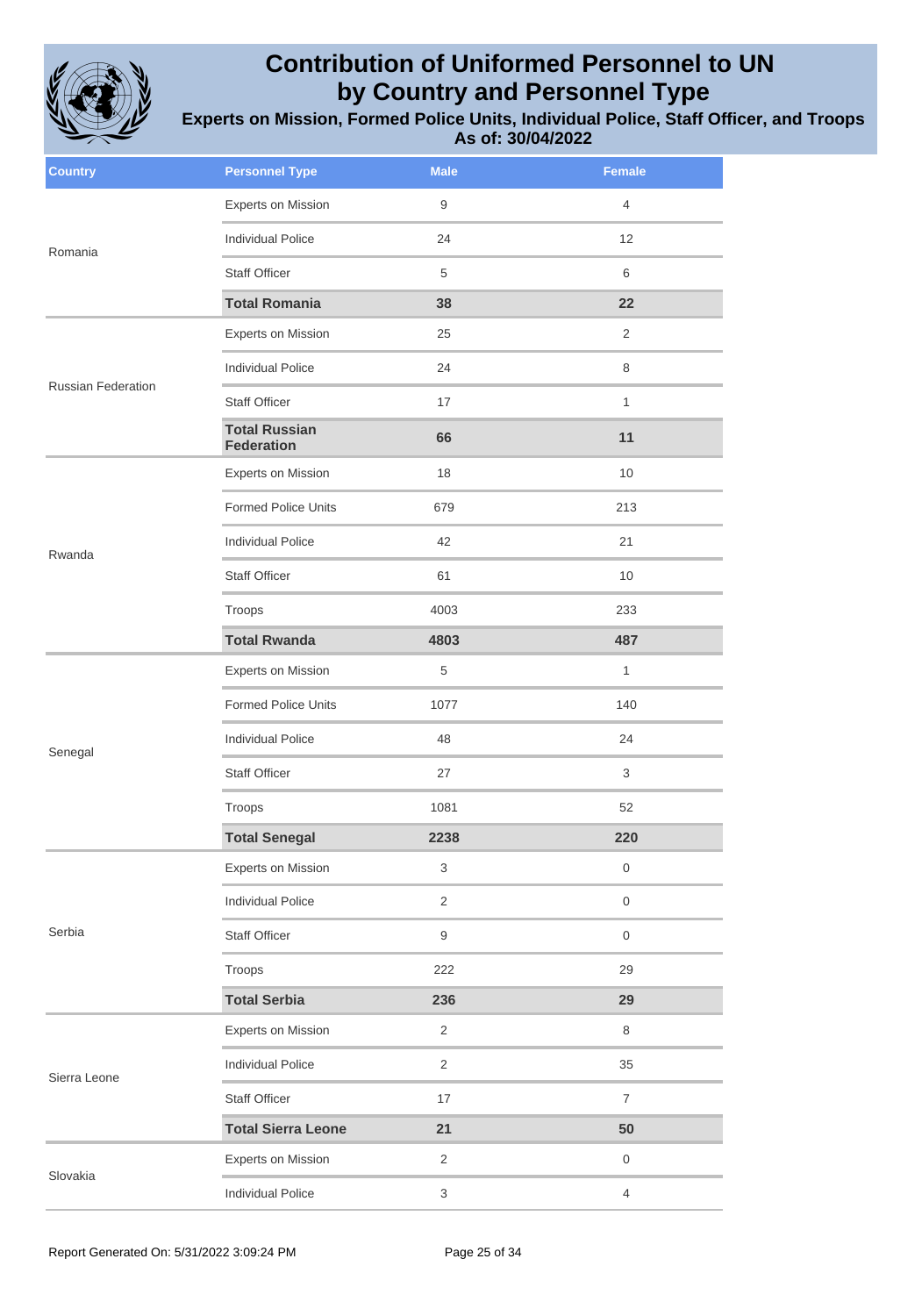

**Experts on Mission, Formed Police Units, Individual Police, Staff Officer, and Troops As of: 30/04/2022**

| <b>Country</b>            | <b>Personnel Type</b>                     | <b>Total</b>   |
|---------------------------|-------------------------------------------|----------------|
|                           | <b>Experts on Mission</b>                 | 13             |
| Romania                   | <b>Individual Police</b>                  | 36             |
|                           | <b>Staff Officer</b>                      | 11             |
|                           | <b>Total Romania</b>                      | 60             |
|                           | Experts on Mission                        | 27             |
| <b>Russian Federation</b> | <b>Individual Police</b>                  | 32             |
|                           | <b>Staff Officer</b>                      | 18             |
|                           | <b>Total Russian</b><br><b>Federation</b> | 77             |
|                           | <b>Experts on Mission</b>                 | 28             |
|                           | <b>Formed Police Units</b>                | 892            |
| Rwanda                    | <b>Individual Police</b>                  | 63             |
|                           | <b>Staff Officer</b>                      | 71             |
|                           | Troops                                    | 4236           |
|                           | <b>Total Rwanda</b>                       | 5290           |
|                           | <b>Experts on Mission</b>                 | 6              |
|                           | <b>Formed Police Units</b>                | 1217           |
| Senegal                   | <b>Individual Police</b>                  | 72             |
|                           | <b>Staff Officer</b>                      | 30             |
|                           | Troops                                    | 1133           |
|                           | <b>Total Senegal</b>                      | 2458           |
|                           | <b>Experts on Mission</b>                 | 3              |
|                           | <b>Individual Police</b>                  | $\overline{2}$ |
| Serbia                    | <b>Staff Officer</b>                      | 9              |
|                           | Troops                                    | 251            |
|                           | <b>Total Serbia</b>                       | 265            |
|                           | <b>Experts on Mission</b>                 | 10             |
| Sierra Leone              | <b>Individual Police</b>                  | 37             |
|                           | <b>Staff Officer</b>                      | 24             |
|                           | <b>Total Sierra Leone</b>                 | 71             |
| Slovakia                  | <b>Experts on Mission</b>                 | $\mathbf{2}$   |
|                           | <b>Individual Police</b>                  | $\overline{7}$ |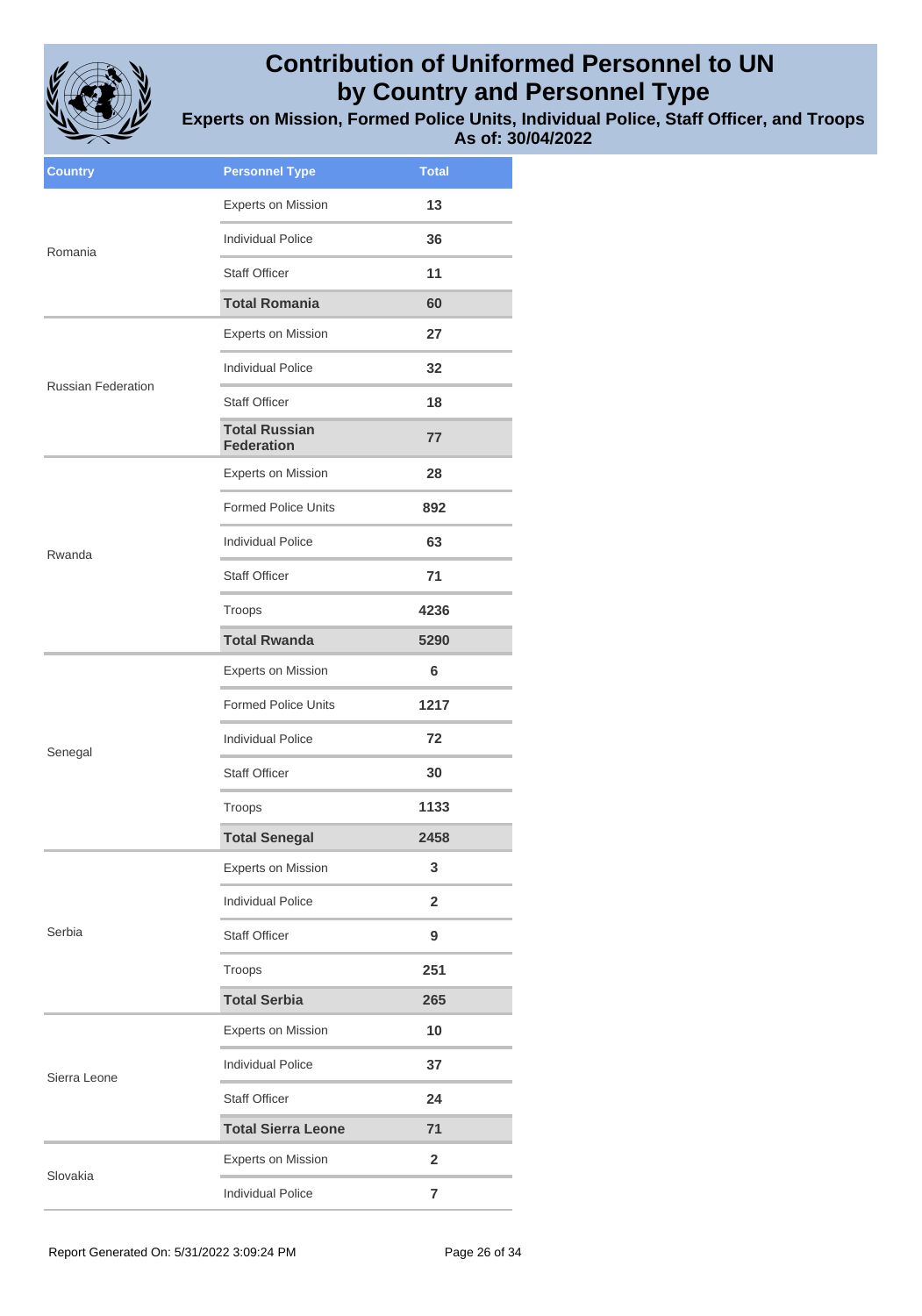

| <b>Country</b> | <b>Personnel Type</b>     | <b>Male</b>      | <b>Female</b>           |
|----------------|---------------------------|------------------|-------------------------|
| Slovakia       | <b>Staff Officer</b>      | 5                | $\mathbf{1}$            |
|                | Troops                    | 206              | 28                      |
|                | <b>Total Slovakia</b>     | 216              | 33                      |
|                | Experts on Mission        | 3                | $\mathbf 0$             |
| Slovenia       | <b>Individual Police</b>  | $\mathbf{1}$     | $\mathsf{O}\xspace$     |
|                | Troops                    | $\mathbf{1}$     | $\mathbf 0$             |
|                | <b>Total Slovenia</b>     | 5                | $\pmb{0}$               |
|                | Experts on Mission        | $\mathbf{2}$     | $\overline{2}$          |
|                | <b>Individual Police</b>  | $\overline{4}$   | 2                       |
| South Africa   | <b>Staff Officer</b>      | 19               | 5                       |
|                | Troops                    | 726              | 200                     |
|                | <b>Total South Africa</b> | 751              | 209                     |
|                | Experts on Mission        | $\overline{4}$   | $\mathbf{1}$            |
|                | <b>Individual Police</b>  | 5                | 3                       |
| Spain          | <b>Staff Officer</b>      | 20               | $\mathbf 0$             |
|                | Troops                    | 583              | 55                      |
|                | <b>Total Spain</b>        | 612              | 59                      |
|                | Experts on Mission        | 1                | $\overline{2}$          |
|                | <b>Individual Police</b>  | 11               | $\overline{2}$          |
| Sri Lanka      | <b>Staff Officer</b>      | $\overline{4}$   | $\mathsf{O}\xspace$     |
|                | Troops                    | 519              | 25                      |
|                | <b>Total Sri Lanka</b>    | 535              | 29                      |
|                | Experts on Mission        | 12               | $\mathbf{1}$            |
|                | <b>Individual Police</b>  | 17               | 14                      |
| Sweden         | Staff Officer             | $\overline{7}$   | $\mathbf 0$             |
|                | Troops                    | 168              | $\,8\,$                 |
|                | <b>Total Sweden</b>       | 204              | 23                      |
| Switzerland    | Experts on Mission        | 17               | $\mathbf{1}$            |
|                | <b>Individual Police</b>  | $\overline{7}$   | $\mathbf{1}$            |
|                | Staff Officer             | $\boldsymbol{7}$ | $\mathsf{O}\xspace$     |
|                | Troops                    | $\mathbf{1}$     | $\mathbf 0$             |
|                | <b>Total Switzerland</b>  | 32               | $\overline{\mathbf{2}}$ |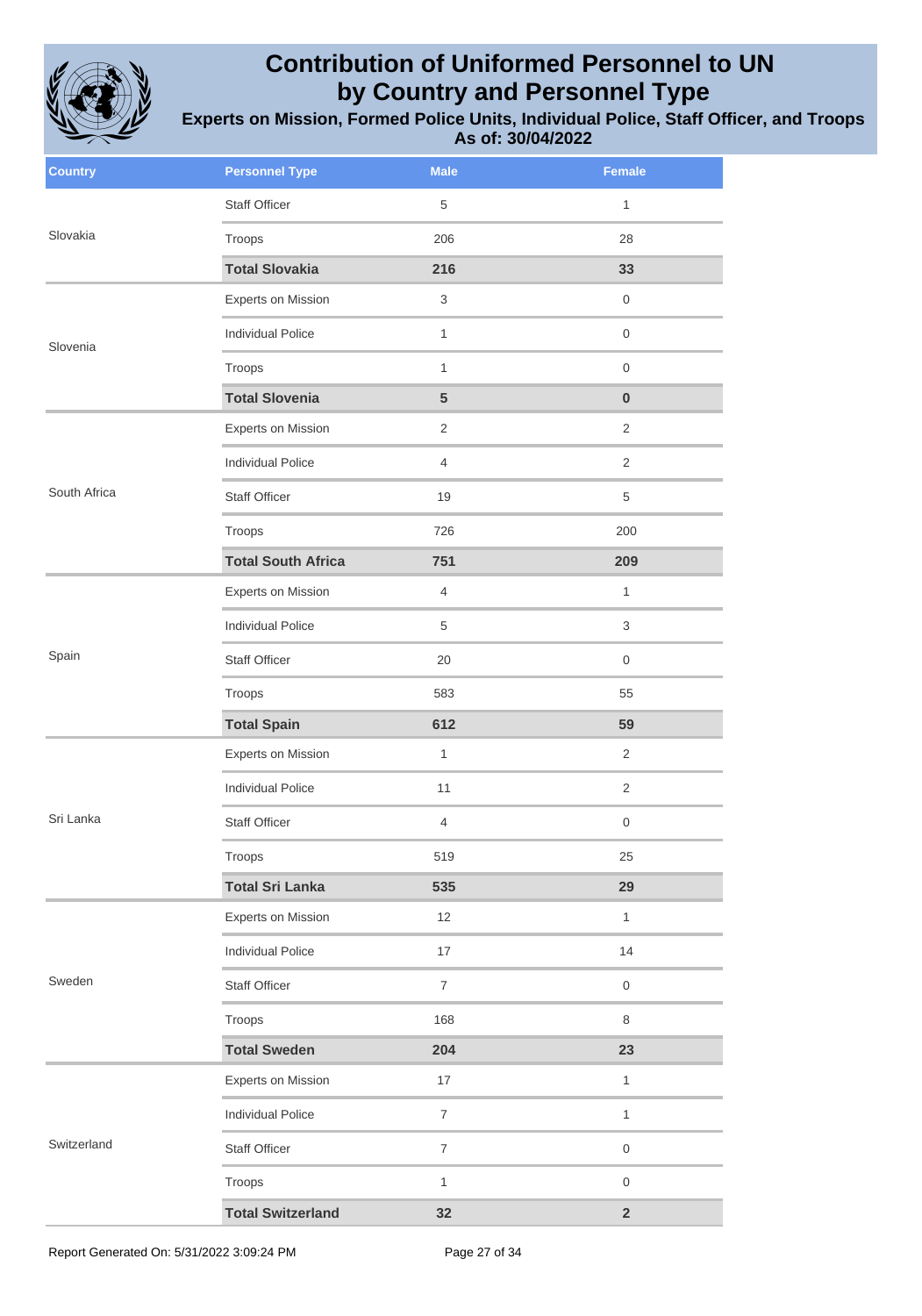

**Experts on Mission, Formed Police Units, Individual Police, Staff Officer, and Troops As of: 30/04/2022**

| <b>Country</b> | <b>Personnel Type</b>     | <b>Total</b>   |
|----------------|---------------------------|----------------|
|                | <b>Staff Officer</b>      | 6              |
| Slovakia       | Troops                    | 234            |
|                | <b>Total Slovakia</b>     | 249            |
|                | Experts on Mission        | 3              |
| Slovenia       | <b>Individual Police</b>  | 1              |
|                | Troops                    | 1              |
|                | <b>Total Slovenia</b>     | 5              |
|                | Experts on Mission        | 4              |
|                | <b>Individual Police</b>  | 6              |
| South Africa   | <b>Staff Officer</b>      | 24             |
|                | Troops                    | 926            |
|                | <b>Total South Africa</b> | 960            |
|                | <b>Experts on Mission</b> | 5              |
|                | <b>Individual Police</b>  | 8              |
| Spain          | <b>Staff Officer</b>      | 20             |
|                | Troops                    | 638            |
|                | <b>Total Spain</b>        | 671            |
|                | <b>Experts on Mission</b> | 3              |
|                | <b>Individual Police</b>  | 13             |
| Sri Lanka      | <b>Staff Officer</b>      | 4              |
|                | Troops                    | 544            |
|                | <b>Total Sri Lanka</b>    | 564            |
|                | Experts on Mission        | 13             |
|                | <b>Individual Police</b>  | 31             |
| Sweden         | <b>Staff Officer</b>      | $\overline{7}$ |
|                | Troops                    | 176            |
|                | <b>Total Sweden</b>       | 227            |
|                | Experts on Mission        | 18             |
|                | <b>Individual Police</b>  | 8              |
| Switzerland    | <b>Staff Officer</b>      | $\overline{7}$ |
|                | Troops                    | 1              |
|                | <b>Total Switzerland</b>  | 34             |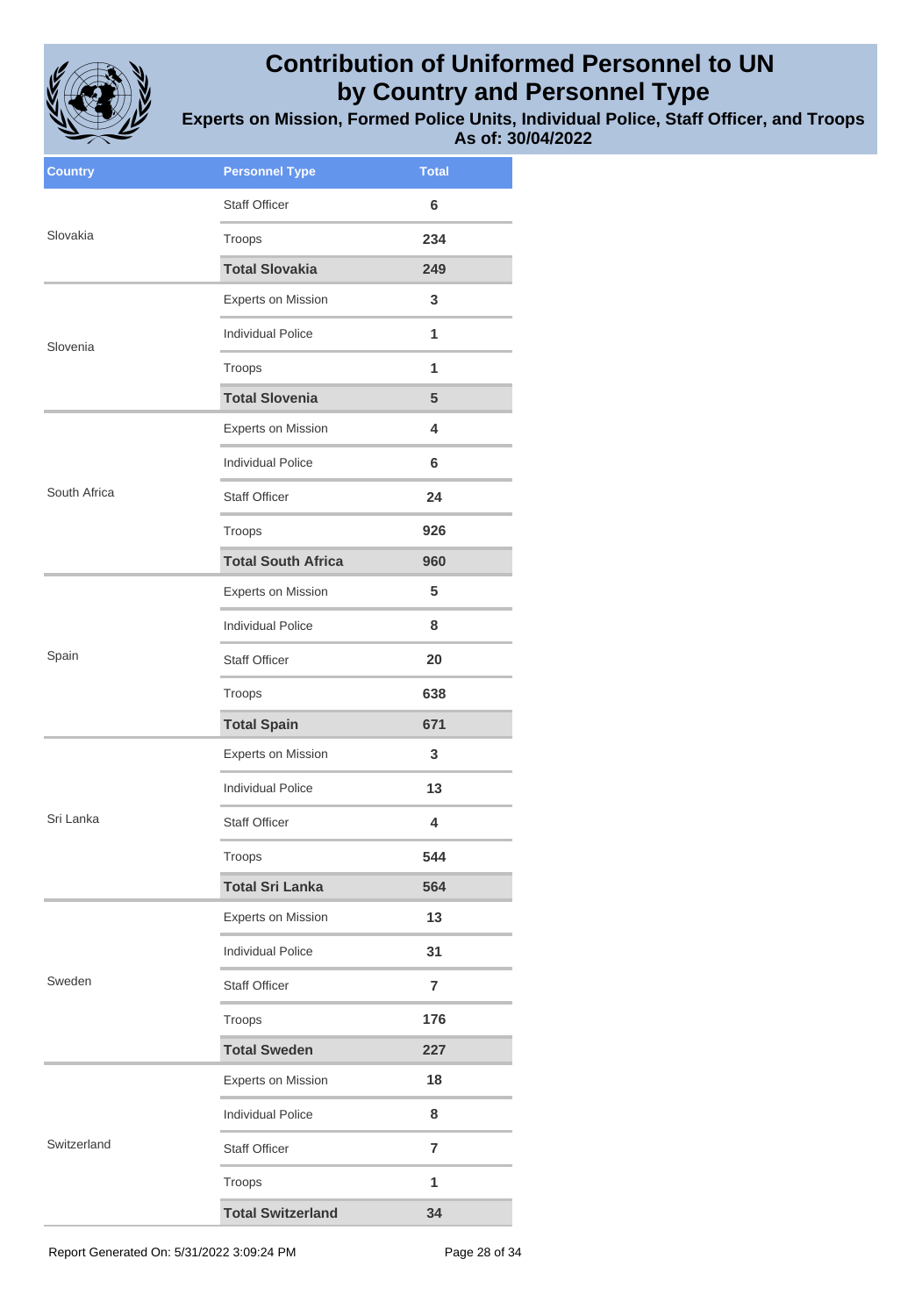

| <b>Country</b> | <b>Personnel Type</b>    | <b>Male</b>         | <b>Female</b>       |
|----------------|--------------------------|---------------------|---------------------|
| Tajikistan     | <b>Individual Police</b> | $\mathbf{2}$        | 0                   |
|                | <b>Total Tajikistan</b>  | $\overline{2}$      | $\pmb{0}$           |
|                | Experts on Mission       | 5                   | $\overline{2}$      |
|                | <b>Individual Police</b> | 3                   | $\overline{4}$      |
| Thailand       | Staff Officer            | $\mathbf{1}$        | 4                   |
|                | Troops                   | 265                 | 8                   |
|                | <b>Total Thailand</b>    | 274                 | 18                  |
|                | Experts on Mission       | 5                   | 3                   |
|                | Formed Police Units      | 243                 | 34                  |
| Togo           | <b>Individual Police</b> | 40                  | 19                  |
|                | Staff Officer            | 24                  | $\overline{4}$      |
|                | Troops                   | 668                 | 49                  |
|                | <b>Total Togo</b>        | 980                 | 109                 |
|                | Experts on Mission       | $\overline{4}$      | $\mathbf{1}$        |
|                | <b>Individual Police</b> | 95                  | 18                  |
| Tunisia        | Staff Officer            | 20                  | 11                  |
|                | Troops                   | 376                 | 9                   |
|                | <b>Total Tunisia</b>     | 495                 | 39                  |
|                | Experts on Mission       | $\mathbf{1}$        | $\mathbf{1}$        |
|                | <b>Individual Police</b> | 30                  | 14                  |
| Turkey         | Staff Officer            | $\overline{c}$      | 0                   |
|                | Troops                   | 111                 | $\mathsf{O}\xspace$ |
|                | <b>Total Turkey</b>      | 144                 | 15                  |
|                | Experts on Mission       | $\mathbf{1}$        | 3                   |
| Uganda         | <b>Individual Police</b> | 11                  | $\overline{4}$      |
|                | Staff Officer            | $\overline{2}$      | $\mathbf{1}$        |
|                | Troops                   | 544                 | 81                  |
|                | <b>Total Uganda</b>      | 558                 | 89                  |
|                | Experts on Mission       | $\boldsymbol{0}$    | $\boldsymbol{0}$    |
| Ukraine        | <b>Individual Police</b> | $\mathbf{1}$        | $\mathsf{O}\xspace$ |
|                | Staff Officer            | $\mathsf{O}\xspace$ | $\mathsf{O}\xspace$ |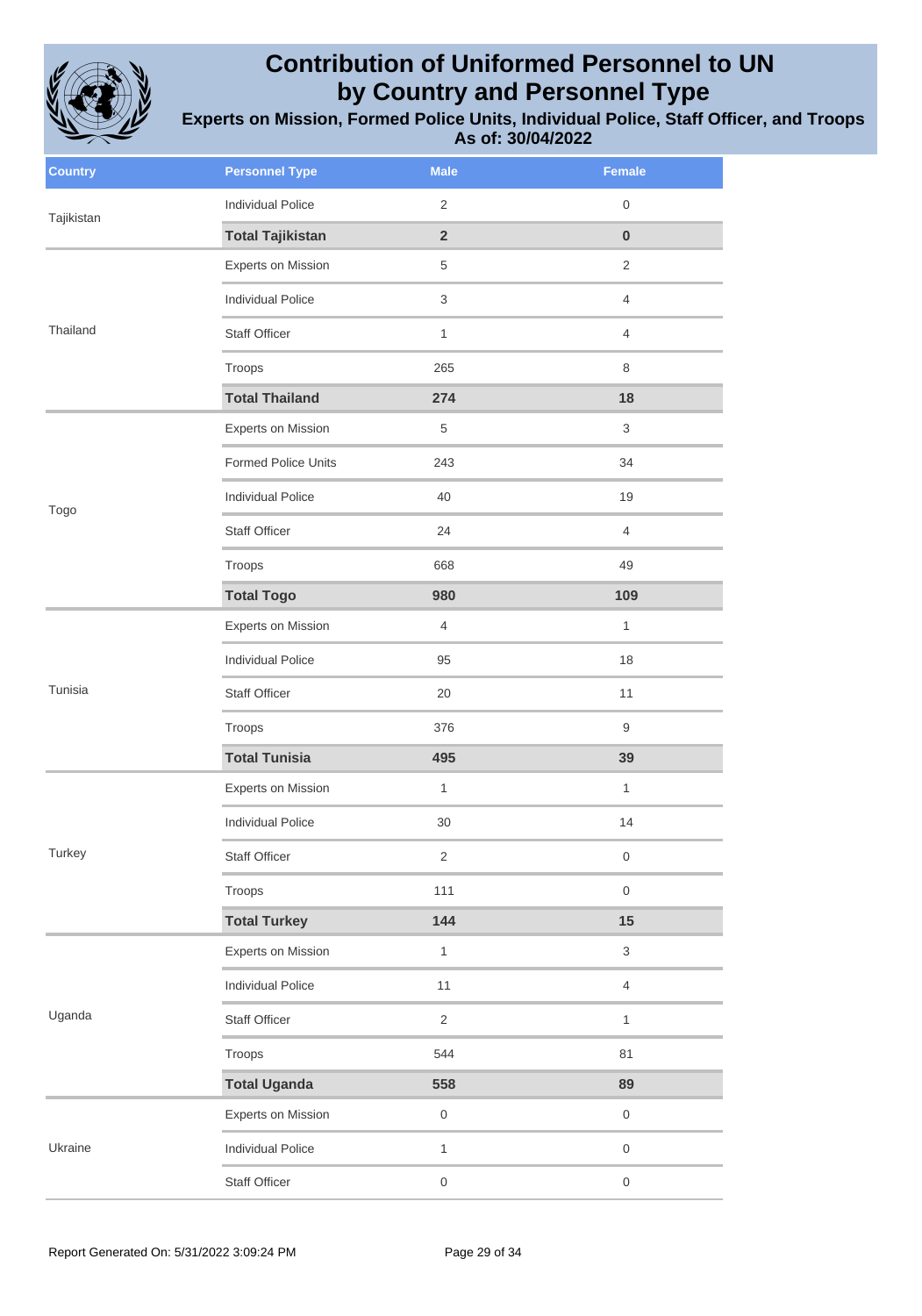

| <b>Country</b> | <b>Personnel Type</b>      | <b>Total</b>   |
|----------------|----------------------------|----------------|
| Tajikistan     | <b>Individual Police</b>   | $\overline{2}$ |
|                | <b>Total Tajikistan</b>    | $\overline{2}$ |
|                | Experts on Mission         | $\overline{7}$ |
|                | <b>Individual Police</b>   | $\overline{7}$ |
| Thailand       | <b>Staff Officer</b>       | 5              |
|                | Troops                     | 273            |
|                | <b>Total Thailand</b>      | 292            |
|                | Experts on Mission         | 8              |
|                | <b>Formed Police Units</b> | 277            |
| Togo           | <b>Individual Police</b>   | 59             |
|                | <b>Staff Officer</b>       | 28             |
|                | Troops                     | 717            |
|                | <b>Total Togo</b>          | 1089           |
|                | <b>Experts on Mission</b>  | 5              |
|                | <b>Individual Police</b>   | 113            |
| Tunisia        | <b>Staff Officer</b>       | 31             |
|                | Troops                     | 385            |
|                | <b>Total Tunisia</b>       | 534            |
|                | <b>Experts on Mission</b>  | $\overline{2}$ |
|                | <b>Individual Police</b>   | 44             |
| Turkey         | Staff Officer              | 2              |
|                | Troops                     | 111            |
|                | <b>Total Turkey</b>        | 159            |
|                | <b>Experts on Mission</b>  | 4              |
|                | <b>Individual Police</b>   | 15             |
| Uganda         | <b>Staff Officer</b>       | 3              |
|                | Troops                     | 625            |
|                | <b>Total Uganda</b>        | 647            |
|                | Experts on Mission         | $\pmb{0}$      |
| Ukraine        | Individual Police          | $\mathbf{1}$   |
|                | <b>Staff Officer</b>       | 0              |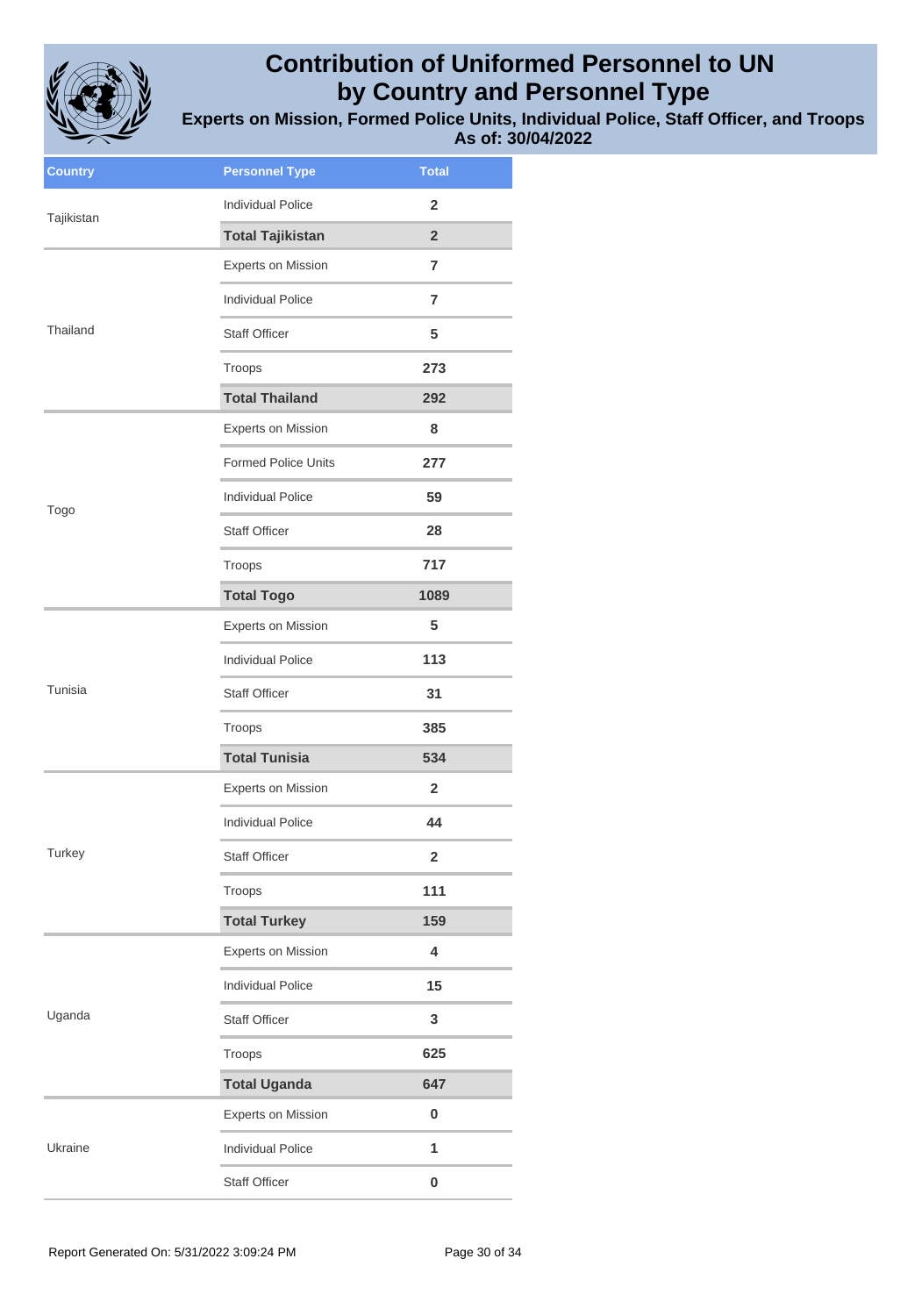

| <b>Country</b>                  | <b>Personnel Type</b>                                        | <b>Male</b>               | <b>Female</b>    |
|---------------------------------|--------------------------------------------------------------|---------------------------|------------------|
| Ukraine                         | Troops                                                       | 248                       | 2                |
|                                 | <b>Total Ukraine</b>                                         | 249                       | $\overline{2}$   |
|                                 | Experts on Mission                                           | $\overline{2}$            | $\mathbf{1}$     |
|                                 | <b>Individual Police</b>                                     | $\mathbf{1}$              | $\mathbf 0$      |
| United Kingdom                  | <b>Staff Officer</b>                                         | 20                        | 3                |
|                                 | Troops                                                       | 476                       | 29               |
|                                 | <b>Total United</b><br>Kingdom                               | 499                       | 33               |
|                                 | Experts on Mission                                           | $\,$ 5 $\,$               | 3                |
|                                 | <b>Individual Police</b>                                     | 24                        | 21               |
| United Republic of Tanzania     | <b>Staff Officer</b>                                         | 24                        | 5                |
|                                 | Troops                                                       | 1289                      | 116              |
|                                 | <b>Total United</b><br><b>Republic of</b><br><b>Tanzania</b> | 1342                      | 145              |
|                                 | Experts on Mission                                           | $\overline{c}$            | $\mathbf{1}$     |
|                                 | <b>Individual Police</b>                                     | 2                         | 0                |
| <b>United States of America</b> | <b>Staff Officer</b>                                         | 27                        | 3                |
|                                 | <b>Total United States</b><br>of America                     | 31                        | 4                |
|                                 | Experts on Mission                                           | 11                        | $\overline{2}$   |
|                                 | <b>Individual Police</b>                                     | $\ensuremath{\mathsf{3}}$ | $\overline{4}$   |
| Uruguay                         | <b>Staff Officer</b>                                         | 18                        | 2                |
|                                 | Troops                                                       | 959                       | 62               |
|                                 | <b>Total Uruguay</b>                                         | 991                       | 70               |
|                                 | <b>Experts on Mission</b>                                    | 6                         | $\mathbf{1}$     |
| Viet Nam                        | <b>Staff Officer</b>                                         | $10$                      | $\overline{2}$   |
|                                 | Troops                                                       | 56                        | 6                |
|                                 | <b>Total Viet Nam</b>                                        | 72                        | $\boldsymbol{9}$ |
| Zambia                          | Experts on Mission                                           | 12                        | 6                |
|                                 | <b>Individual Police</b>                                     | 16                        | $\mathsf 0$      |
|                                 | Staff Officer                                                | 21                        | $\,8\,$          |
|                                 | Troops                                                       | 743                       | 167              |
|                                 | <b>Total Zambia</b>                                          | 792                       | 181              |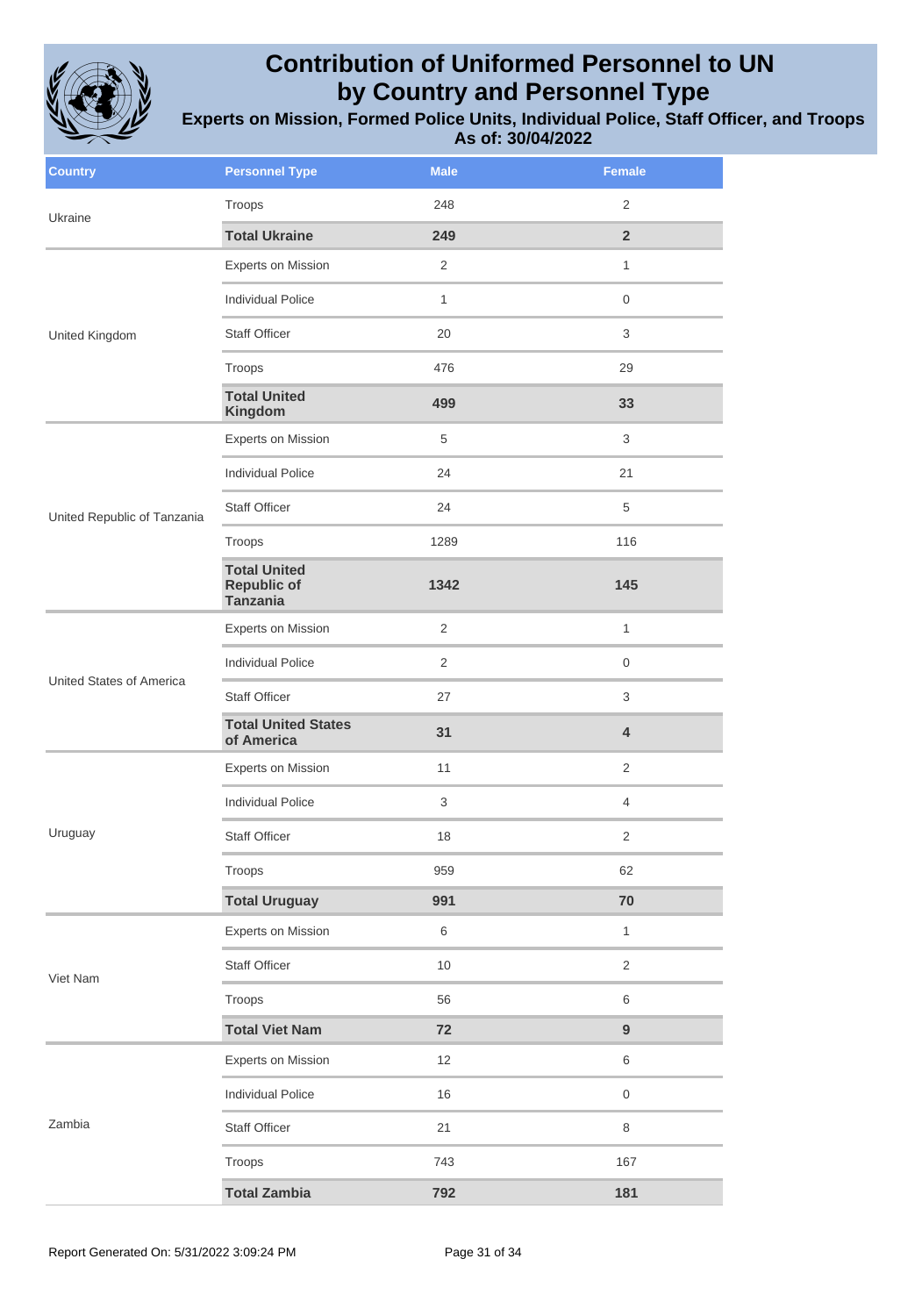

| <b>Country</b>              | <b>Personnel Type</b>                                        | <b>Total</b>   |
|-----------------------------|--------------------------------------------------------------|----------------|
| Ukraine                     | Troops                                                       | 250            |
|                             | <b>Total Ukraine</b>                                         | 251            |
|                             | <b>Experts on Mission</b>                                    | 3              |
|                             | <b>Individual Police</b>                                     | 1              |
| United Kingdom              | <b>Staff Officer</b>                                         | 23             |
|                             | Troops                                                       | 505            |
|                             | <b>Total United</b><br>Kingdom                               | 532            |
|                             | <b>Experts on Mission</b>                                    | 8              |
|                             | <b>Individual Police</b>                                     | 45             |
| United Republic of Tanzania | <b>Staff Officer</b>                                         | 29             |
|                             | Troops                                                       | 1405           |
|                             | <b>Total United</b><br><b>Republic of</b><br><b>Tanzania</b> | 1487           |
|                             | <b>Experts on Mission</b>                                    | 3              |
|                             | <b>Individual Police</b>                                     | $\mathbf{2}$   |
| United States of America    | <b>Staff Officer</b>                                         | 30             |
|                             | <b>Total United States</b><br>of America                     | 35             |
|                             | <b>Experts on Mission</b>                                    | 13             |
|                             | <b>Individual Police</b>                                     | 7              |
| Uruguay                     | <b>Staff Officer</b>                                         | 20             |
|                             | Troops                                                       | 1021           |
|                             | <b>Total Uruguay</b>                                         | 1061           |
|                             | <b>Experts on Mission</b>                                    | $\overline{7}$ |
| Viet Nam                    | <b>Staff Officer</b>                                         | 12             |
|                             | Troops                                                       | 62             |
|                             | <b>Total Viet Nam</b>                                        | 81             |
|                             | <b>Experts on Mission</b>                                    | 18             |
|                             | <b>Individual Police</b>                                     | 16             |
| Zambia                      | <b>Staff Officer</b>                                         | 29             |
|                             | Troops                                                       | 910            |
|                             | <b>Total Zambia</b>                                          | 973            |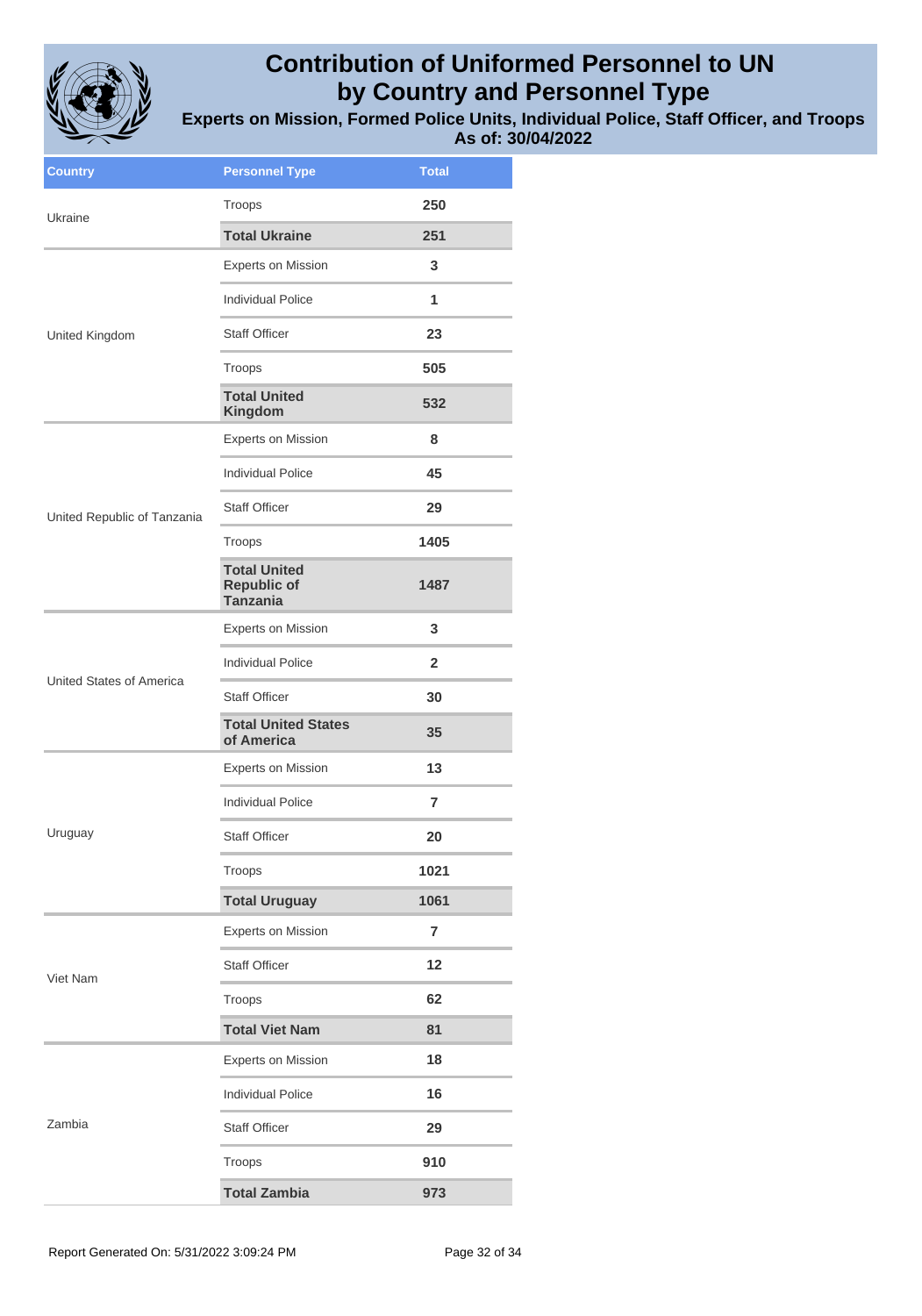

| <b>Country</b>     | <b>Personnel Type</b>     | <b>Male</b> | <b>Female</b> |
|--------------------|---------------------------|-------------|---------------|
| Zimbabwe           | <b>Experts on Mission</b> | 3           | 15            |
|                    | <b>Individual Police</b>  | 14          | 16            |
|                    | <b>Staff Officer</b>      | 5           | 7             |
|                    | <b>Total Zimbabwe</b>     | 22          | 38            |
| <b>Grand Total</b> |                           | 68064       | 5788          |